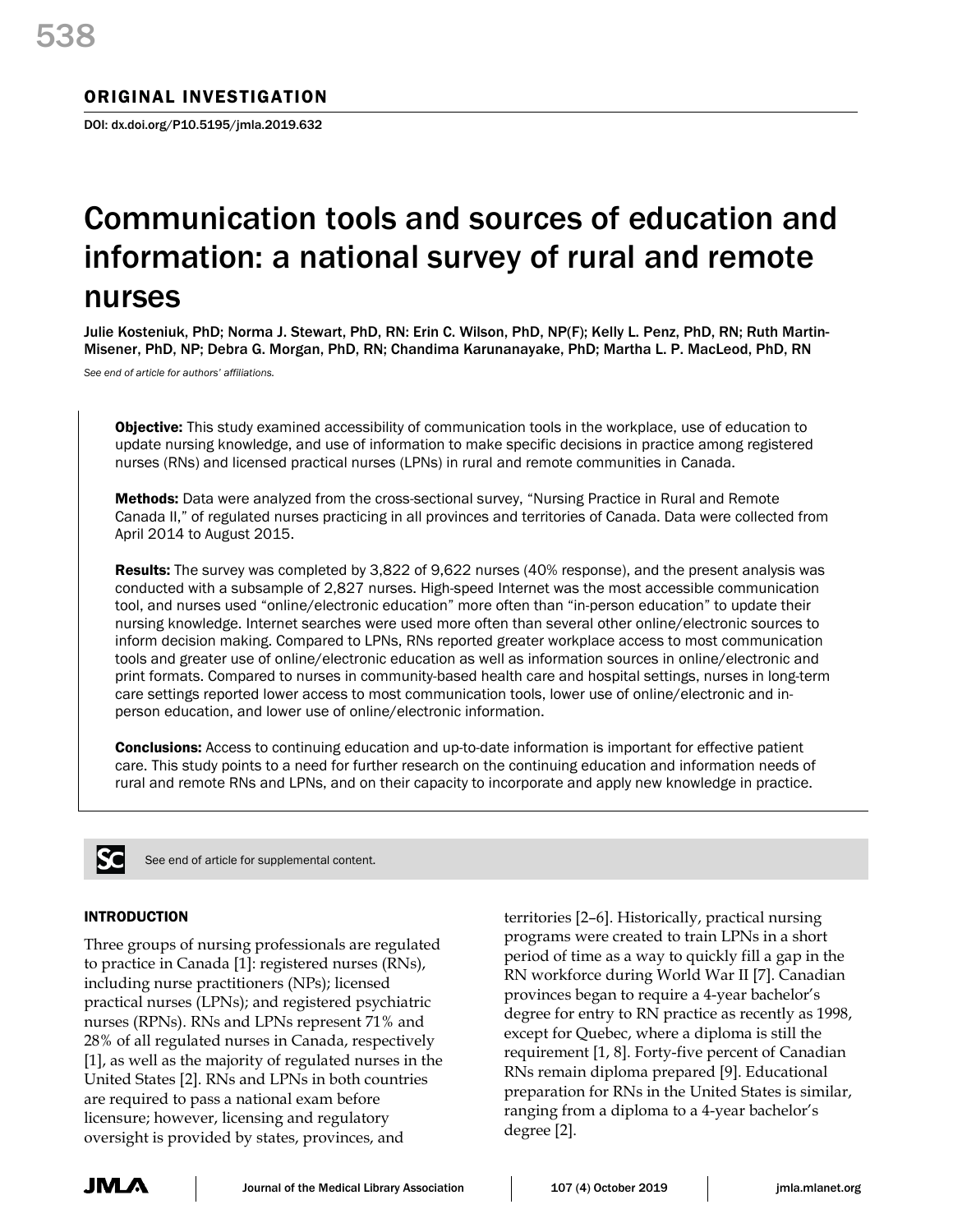Educational programs for LPNs in Canada, initially one year and now two years, have historically been shorter than those for RNs [10]. Similarly, a one-year program is required for LPN preparation in the United States [2]. Consequently, RNs are expected to have a more developed knowledgebase and clinical skills than LPNs, more advanced critical thinking skills, and a greater capacity for working autonomously and with populations with complex needs [11, 12]. Nevertheless, both RNs and LPNs are expected to build on their knowledgebases after initial training and to maintain their competencies [13].

In Canada, 10% of RNs [14] and 14% of LPNs [15] practice in rural areas, where 17% of the population lives [16]. Compared to LPNs, RNs report broader responsibilities in their rural nursing practice that require more complex and analytical thinking related to several areas [17]. For instance, a greater proportion of rural RNs than LPNs report responsibility for independently making a nursing diagnosis (66% versus 36%), referring patients to other health care practitioners (48% versus 29%), prescribing medication using protocols (30% versus 12%), interpreting laboratory and diagnostic tests (46% versus 25%), supervising or mentoring nursing colleagues (61% versus 32%), and leading a unit or shift (47% versus 31%).

The diversity and challenges in rural communities and work settings compel rural nurses to adapt quickly, think critically, and practice effectively despite restricted resources [18, 19], while applying advanced clinical judgment and skills that allow expanded practice roles [20–22]. Rural nurses must fill multiple roles and provide care to patients with varied acute and chronic conditions from diverse cultures and across all age groups [18, 23], often while practicing without nursing colleagues in the same setting [19]. Although rural nurses practice in varying degrees of professional isolation, there may be opportunities to collaborate with other health care professionals working in the same community or in neighboring communities and to draw support from these professionals [19, 24].

To ensure that rural nurses have the capacity to provide safe and effective care, and to maintain competence, it is important that they have opportunities to update their clinical knowledge and skills through continuing education programs [25]. Rural nurses require education that is relevant to their practice and patient population [19, 25].

Relevant continuing education has been shown to increase self-reported confidence, competence, and job satisfaction among rural nurses and to expand their range of practice [26]. However, studies have noted the limited availability of educational opportunities in rural workplaces [24, 27].

Urban-based learning opportunities pose geographical barriers for rural nurses that require organizational support and resources to be overcome, such as paid time, funding, relief staff, and formal requirements or incentives for continuing education [24, 27–30]. Although distance-based learning with synchronous and asynchronous webinars and virtual classrooms reduces the expense and time of travel [25, 31], organizations must still provide support (e.g., paid time or position coverage and back-up). Moreover, some rural communities in North America have lower access to high-speed Internet than urban centers [32, 33], making distance-based learning challenging [9, 11]. For instance, 52% and 61% of individuals in rural areas of Canada and the United States, respectively, have access to highspeed Internet, defined as a download speed of 25 megabits per second (Mbps) or higher [32, 33]. In comparison, 100% and 96% of those in urban centers of Canada and the United States, respectively, have high-speed Internet access.

Several studies of continuing education and information sources in rural nursing practice have centered exclusively on RNs (e.g., Winters et al. [24], O'Lynn et al. [34], Jukkala at el. [35], and Koessel et al. [36]). When studies included LPNs with other types of nurses in rural practice, most examined nurses as a single group rather than examining LPNs separately, and all of the studies considered questions such as *needs* or *barriers to use* rather than rural nurses' *use of education or information for practice* (e.g., Fairchild et al. [30], Carter-Templeton and Wu [37], Hodge et al. [38]). Given that the nursing responsibilities and education requirements for LPNs and RNs differ and that LPNs account for over one-quarter of the regulated nursing profession in Canada [1], separate examinations of RN and LPN education and information use are warranted.

Further, many studies of continuing education or information sources in rural nursing practice have focused either on single practice settings (e.g., Jukkala at el. [35], Carter-Templeton and Wu [37], Hodge et al. [38], Mills et al. [39], and Ortiz and Bushy [40]) or have included multiple settings but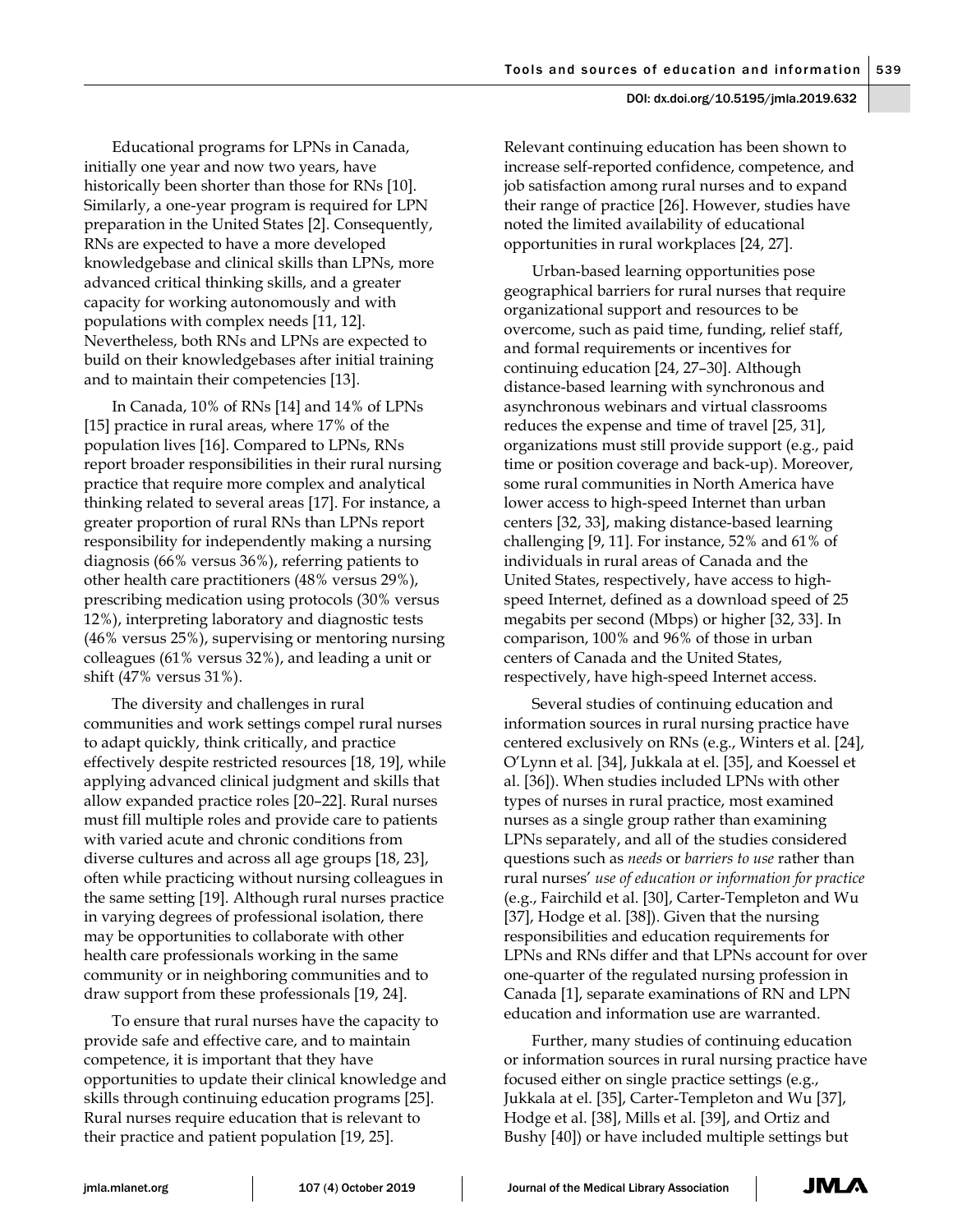have not analyzed outcomes by setting (e.g., Winters et al. [24], Olade [29], O'Lynn et al. [34], Koschel et al. [41]). When studies have compared outcomes across rural practice settings, the outcomes have included learning needs or attitudes to evidencebased practice rather than nurses' use of education or information (e.g., Fairchild et al. [30] and Koessel et al. [36]).

Given how little is known about variations in education and information use by practice setting and type of rural nurse, the purpose of the present analysis was threefold. First, the authors investigated the accessibility of communication tools in the primary workplaces of rural and remote RNs and LPNs in Canada. Second, we examined the frequency with which rural and remote RNs and LPNs used education sources to update nursing knowledge and information sources to make specific decisions in nursing practice. Third, we analyzed the findings by registration status (RNs versus LPNs) and practice setting (community-based health care, hospital, and long-term care).

## METHODS

## Design

This project used data from the cross-sectional "Nursing Practice in Rural and Remote Canada II (RRNII)" survey of regulated nurses residing in rural and remote communities across all ten provinces and three territories of Canada. The RRNII survey replicated and extended the first "Nature of Nursing Practice in Rural and Remote Canada (RRNI)" cross-sectional survey [42]. MacLeod et al. provide further details about the RRNII study design and methods [43].

## Study population and sample

For the RRNII survey, work postal codes or home postal codes, when work codes were unavailable, were used to systematically sample rural RNs, LPNs, and RPNs in all 10 Canadian provinces. All rural and remote NPs were also included in the sample. Communities across the 10 Canadian provinces with a core population of less than 10,000 people and a commuting segment of less than 50% of the employed core, were considered rural [44]. All regulated nurses in the 3 territories were considered remote and were included in the sample.

#### Data collection

Using the Dillman method of persistent follow-up [45], data were collected by paper and online surveys in English and French from April 2014 to August 2015. A total of 10,072 nurses were sampled; 9,622 were eligible for the survey (i.e., practiced in a rural or remote community at the time of the survey and on leave for 6 months or less) and 450 were ineligible (e.g., worked in an urban area, address incorrect). A total 3,822 of 9,622 nurses completed a survey (response rate of 40%), including 2,082 RNs, 1,370 LPNs, 163 NPs, and 207 RPNs.

The present analysis included 2,827 nurses: 1,646 RNs (excluded n=436) and 1,181 LPNs (excluded n=189). Nurses were included if they were employed in nursing and excluded if they were on leave or retired; held a primary position as an educator, researcher, consultant, or analyst; or were primarily employed in an educational institution, professional association or government, or workplace other than those described below. Also excluded from this analysis were NPs and RPNs, due to the small samples.

#### Measures

**Outcome measures.** Informed by previous studies [46–48], this study assessed several main outcomes (supplemental appendix). One outcome measure, "direct access to communication tools in the primary workplace for use in nursing practice," was assessed using 5 items (yes/no). All other outcomes were assessed with questions regarding how often nurses used specific sources of education and information. Higher scores indicated more frequent use, with all items scored on a 6-point scale from 1 (never), 2 (less than once a year), 3 (at least once a year), 4 (at least once a month), 5 (at least once a week), to 6 (daily). Outcomes measures of "online/electronic education use to update nursing knowledge" and "in-person education use to update nursing knowledge" were each assessed using 1 item. As part of this item, examples of education sources were provided to respondents and included in-service training, workplace education, continuing education, journal clubs, or nursing associations or colleges.

The outcome "online/electronic information use to make specific decisions in nursing practice" was measured with 7 items. A summated score was created by summing the scores for all 7 items, with total scores ranging from 7 to 42 and higher scores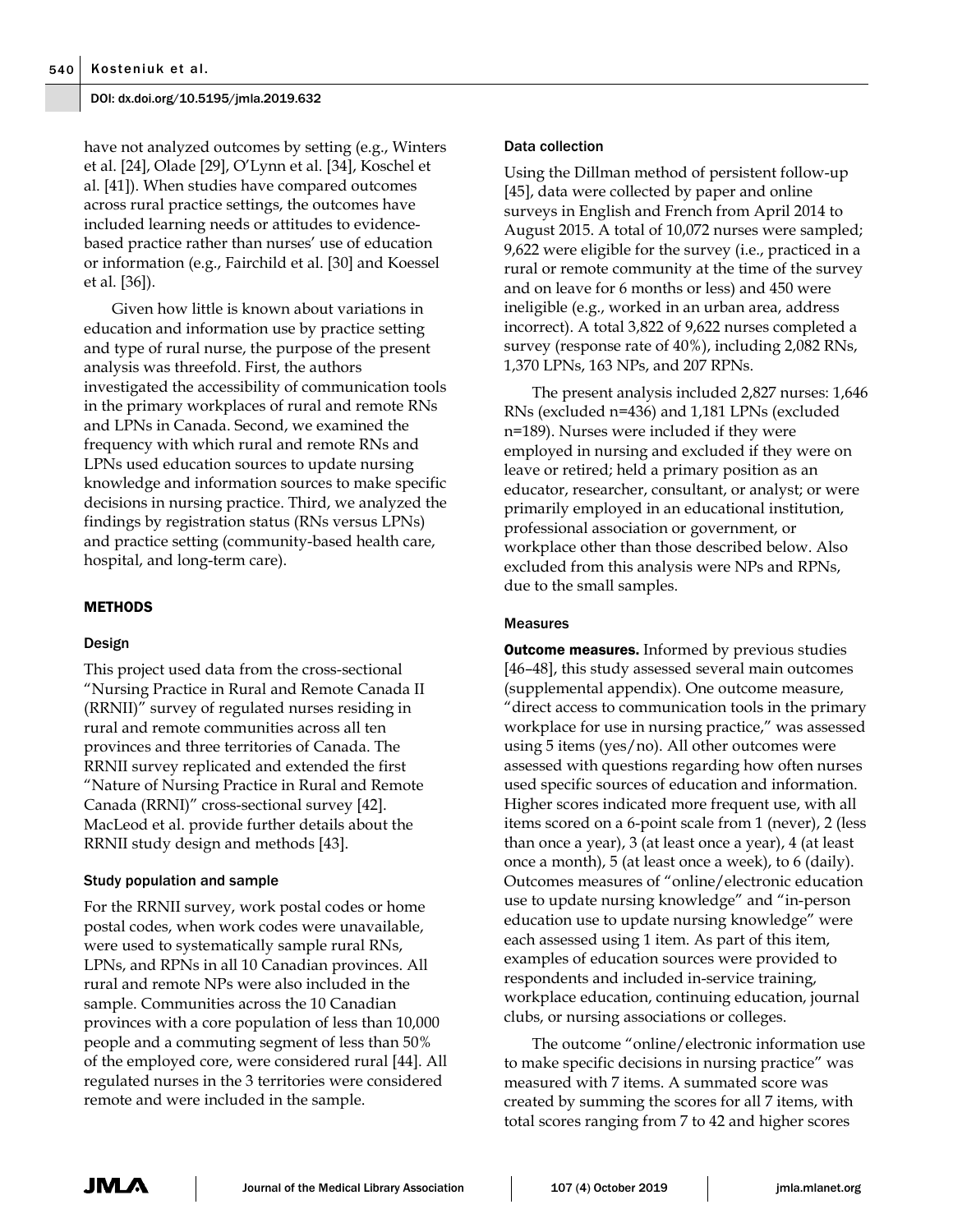indicating more frequent use of online/electronic information. The Cronbach's alpha estimate for all 7 items was 0.84. The outcome "print/paper information use to make specific decisions in nursing practice" consisted of 4 items. The scores of all 4 items were summed to create a summated score; more frequent use of print/paper information was reflected by higher scores. The Cronbach's alpha estimate for all 4 items was 0.78. Lastly, frequent users of education or information were defined as nurses who used an education or information source daily or at least once a week and infrequent users were those who used a source at least once a month, at least once a year, less than once a year, or never.

Independent variables. The 8 independent demographic and professional practice variables consisted of sex (female or male); age; registration status (RN or LPN); highest nursing education credential (diploma, bachelor's, master's, or doctorate); primary position (staff nurse, nurse practitioner, clinical nurse specialist, or manager); living and working in same community (yes or no); and population of primary work community (under 1,000, 1,000–9,999, and 10,000 or over). Practice setting included 13 choices recoded to a single variable with 3 categories (community-based health care, hospital, and long-term care)*.*

Nine practice issue measures were also included as independent variables. The scope of practice variable asked respondents to indicate whether they thought their roles were below, within, or above their registered or licensed scope of practice. The 4 point work confidence item asked respondents to describe their levels of confidence in their work from 1 (extremely low) to 4 (extremely high). Scores on the single-item satisfaction with current nursing practice measure ranged from 1 (strongly disagree) to 5 (strongly agree), with higher scores indicating greater satisfaction.

Nine items were included from the Utrecht Work Engagement Scale [49], each scored from 0 (never/a few times a year) to 6 (always/everyday). Total scale scores ranged from 0 to 54, and higher scores indicated greater work engagement. The original Organizational Commitment Scale [50] was adapted and reduced from 18 to 12 items, each scored from 1 (strongly disagree) to 7 (strongly agree). After reverse scoring 3 items, total scale scores ranged from 12 to 84 and higher scores indicated greater workplace commitment.

Three subscales of the Job Resources in Nursing (JRIN) Scale and 1 subscale of the Job Demands in Nursing Scale (JDIN) were included in this analysis [51]. The 3 JRIN subscales (staffing and time; technology; and training, professional development, and continuing education) and 1 JDIN subscale (preparedness/scope of practice) each consisted of 4 items that were scored from 1 (strongly disagree) to 5 (strongly agree), with subscale scores ranging from 4 to 20 and higher scores indicating a higher perceived level of the resource or demand (some JDIN-preparedness items required reverse scoring).

## Statistical analyses

Statistical analysis was conducted with SPSS version 24.0. Descriptive statistics (frequency, mean, and standard deviation [SD]) were calculated by registration status (RNs and LPNs) and practice setting (community-based health care, hospital, and long-term care). Significant differences (*p*<0.05) by registration status were identified with the  $\chi^2$  test for nominal variables. Pairwise comparisons by practice setting were also examined with the  $\chi^2$  test. We used 2-way analysis of variance (ANOVA) with 2 factors—registration status and practice setting—to examine main effects and interaction for 4 separate interval variables: online/electronic education to update nursing knowledge, in-person education to update nursing knowledge, summated online/electronic information to make specific decisions, and summated print information to make specific decisions. The Tukey post hoc test was used to examine pairwise differences across the 3 practice setting groups, for each of the 4 outcomes.

We selected the source used most often by nurses to update knowledge (online/electronic education) and the source used most often to make specific decisions in nursing practice (Internet search engines) to examine differences in practice issues according to frequency of use. Practice issues were compared for significant differences (*p*<0.05) with the χ<sup>2</sup> test for nominal variables and Student's *t*-test for interval variables across 2 groups (frequent and infrequent users) for RNs and LPNs separately.

## Ethics approval

Approval was received by the university ethics boards of research team members in the provinces (British Columbia, Alberta, Saskatchewan, Ontario, Quebec, and Nova Scotia) and research licensing boards in the Northwest Territories and Nunavut.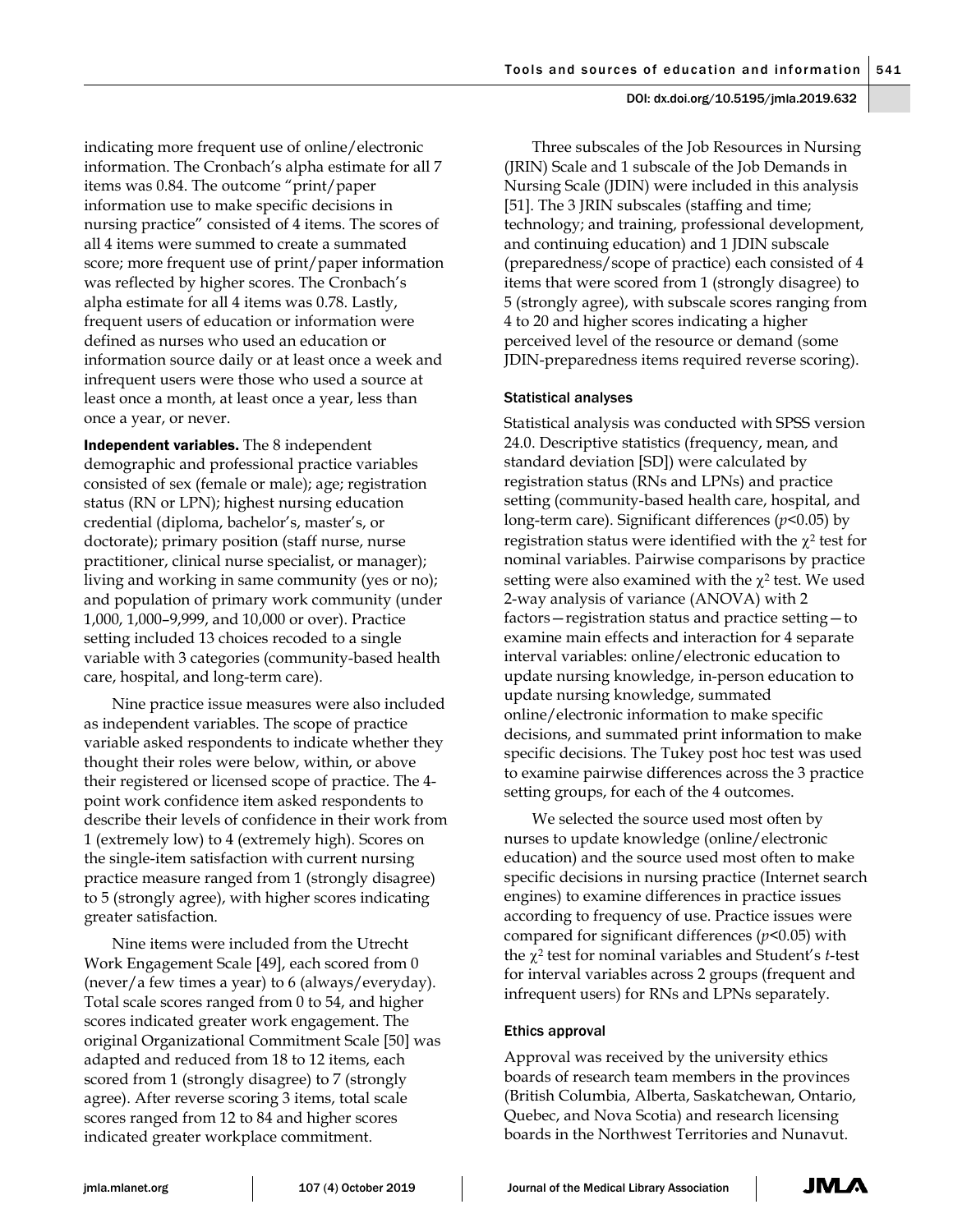## RESULTS

#### Sample characteristics

Respondents were, on average, 46.6 years of age (SD=11.5, range=20–84). RNs were 47.0 years of age on average (SD=11.6, range=22–84), and LPNs were 46.1 years (SD=11.3, range=20–70). The majority of respondents were female, worked in the same community where they lived, and worked in communities with populations less than 10,000 (Table 1). A similar proportion of RNs held a bachelor's degree as their highest credential (48.4%) as held a diploma (49.4%), and nearly all LPNs held a diploma as their highest credential (99.6%). Most RNs and LPNs were staff nurses, and the majority were employed in hospitals.

## Direct access to communication tools in workplace

Overall, the most accessible workplace communication tool was high-speed Internet (86.3%) and the least accessible was web conferencing such as Skype or WebEx (30.8%) (Table 2). Most nurses reported that they had access to electronic communication among providers such as email or text (80.2%), as well as teleconference (70.2%) and videoconference tools (54.4%). Access varied by nurse group, with direct workplace access to most communication tools reported by a greater proportion of RNs than LPNs. Group differences in access to high-speed Internet were not reported.

Direct workplace access to communication tools also varied by practice setting (Tables 2 and 3). Access to high-speed Internet was greater in hospital settings than community-based health care and long-term care settings. Nurses in community-based health care settings had greater access to electronic communication among providers and to web conferencing than those in other settings. Moreover, access to electronic communication between providers was higher in hospitals than long-term care settings. Teleconference and videoconference access was lower in long-term care settings compared to other settings.

## Use of education sources to update nursing knowledge

Nurses overall used online/electronic education more often than in-person education to update nursing knowledge (Table 4). Two-way ANOVA analyses showed that registration status had a main

effect on the use of online/electronic education to update nursing knowledge (Table 5), with use higher by RNs than LPNs. Practice setting had main effects on the use of both online/electronic and inperson education to update nursing knowledge. Post hoc tests showed more frequent use of online/electronic education in community-based health care compared to hospital and long-term care settings, as well as greater use in hospital compared to long-term care. Furthermore, in-person education was used more often in community-based health care and hospital settings than in long-term care settings. There were no significant interaction effects on the use of either education source.

## Use of information sources to make specific decisions in nursing practice

As shown in Table 4, the rank ordered frequency of online/electronic information use for the purpose of making specific decisions in practice was similar between RNs and LPNs. In descending order, the rankings were: Internet search engines (e.g., Google, Yahoo); policies, protocols, standards, or regulatory tools (hereafter referred to as policies or protocols); clinical practice guidelines; nursing or medical textbooks; nursing or medical journals; practice support resources (e.g., NurseOne, UpToDate, eMedicine); and research databases (e.g., CINAHL, Medline, PubMed). The rank ordered frequency of print use was also similar between both nurse groups, following a descending order: policies or protocols, clinical practice guidelines, nursing or medical textbooks, and nursing or medical journals.

Two-way ANOVA analyses indicated that registration status had a main effect on the use of both online/electronic information and print information to make specific decisions (Table 5), with summated scores for both outcomes higher among RNs than LPNs. Practice setting also had a main effect on both outcomes, with Tukey post hoc tests showing a higher summated score on online/electronic information in community-based health care compared to other settings and in hospitals compared to long-term care workplaces (Table 5). Likewise, the summated score for print information use was higher in community-based health care compared to other settings. There were no significant interaction effects on the total use of all sources, regardless of format.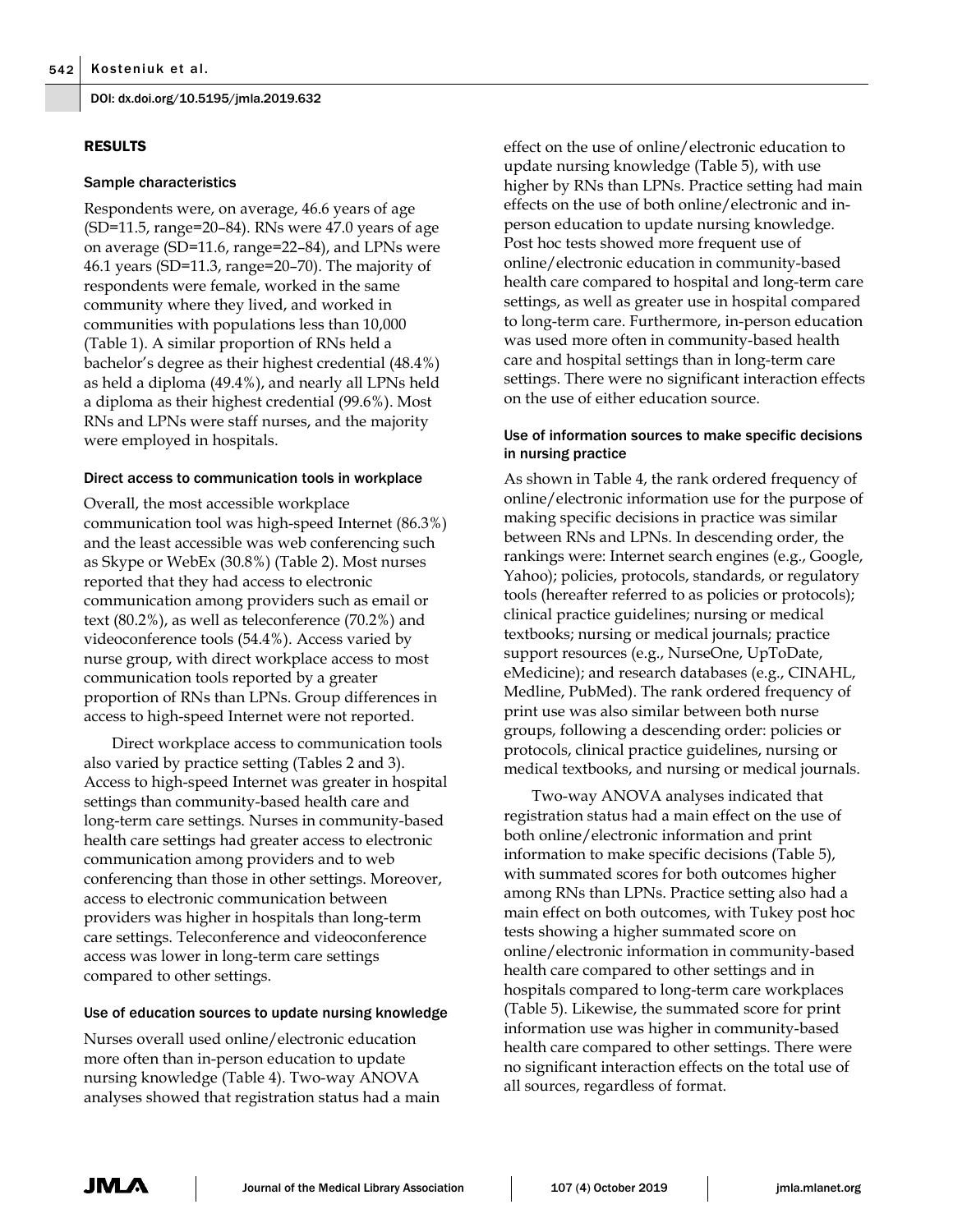# Table 1 Characteristics of respondents

|                                         |              | <b>Total</b>  |              | <b>Registered nurse (RN)</b> | Licensed practical nurse<br>(LPN) |               |  |
|-----------------------------------------|--------------|---------------|--------------|------------------------------|-----------------------------------|---------------|--|
| Characteristics                         | $\mathbf n$  | $(^{0}/_{0})$ | $\mathbf n$  | (0/0)                        | $\mathbf n$                       | $(^{0}/_{0})$ |  |
| Registration status                     |              |               |              |                              |                                   |               |  |
| RN                                      | 1,646        | $(58.2\%)$    | 1,646        | $(100.0\%)$                  | $\boldsymbol{0}$                  | $(-)$         |  |
| <b>LPN</b>                              | 1,181        | $(41.8\%)$    | $\mathbf{0}$ | $(-)$                        | 1,181                             | $(100.0\%)$   |  |
| Total                                   | 2,827        |               | 1,646        |                              | 1,181                             |               |  |
| Sex                                     |              |               |              |                              |                                   |               |  |
| Male                                    | 166          | $(6.0\%)$     | 99           | $(6.1\%)$                    | 67                                | $(5.9\%)$     |  |
| Female                                  | 2,592        | $(94.0\%)$    | 1,515        | $(93.9\%)$                   | 1,077                             | $(94.1\%)$    |  |
| Total                                   | 2,758        |               | 1,614        |                              | 1,144                             |               |  |
| Highest attained nursing education      |              |               |              |                              |                                   |               |  |
| Diploma                                 | 1,973        | $(70.5\%)$    | 802          | $(49.4\%)$                   | 1,171                             | $(99.6\%)$    |  |
| Bachelor's                              | 790          | $(28.2\%)$    | 785          | $(48.4\%)$                   | 5                                 | $(0.4\%)$     |  |
| Master's                                | 34           | (1.2%)        | 34           | $(2.1\%)$                    | $\boldsymbol{0}$                  | $(-)$         |  |
| Doctorate                               | $\mathbf{1}$ | $(50.1\%)$    | $\mathbf{1}$ | $(50.1\%)$                   | $\boldsymbol{0}$                  | $(-)$         |  |
| Total                                   | 2,798        |               | 1,622        |                              | 1,176                             |               |  |
| Primary position                        |              |               |              |                              |                                   |               |  |
| Staff nurse                             | 2,464        | (87.2%)       | 1,334        | $(81.0\%)$                   | 1,130                             | (95.7%)       |  |
| Nurse practitioner                      | 116          | $(4.1\%)$     | $101\,$      | $(6.1\%)$                    | 15                                | $(1.3\%)$     |  |
| Manager                                 | 247          | (8.7%)        | 211          | $(12.8\%)$                   | 36                                | $(3.0\%)$     |  |
| Total                                   | 2,827        |               | 1,646        |                              | 1,181                             |               |  |
| Practice setting                        |              |               |              |                              |                                   |               |  |
| Community-based health care             | 746          | $(26.4\%)$    | 595          | $(36.1\%)$                   | 151                               | $(12.8\%)$    |  |
| Hospital                                | 1,454        | $(51.4\%)$    | 863          | $(52.4\%)$                   | 591                               | $(50.0\%)$    |  |
| Long-term care                          | 627          | $(22.2\%)$    | 188          | $(11.4\%)$                   | 439                               | $(37.2\%)$    |  |
| Total                                   | 2,827        |               | 1,646        |                              | 1,181                             |               |  |
| Live and work in same community         | 1,578        | $(56.9\%)$    | 966          | (59.7%)                      | 612                               | $(53.0\%)$    |  |
| Total                                   | 2,772        |               | 1,618        |                              | 1,155                             |               |  |
| Population of primary work<br>community |              |               |              |                              |                                   |               |  |
| <b>Under 1,000</b>                      | 368          | $(13.5\%)$    | 230          | $(14.4\%)$                   | 138                               | $(12.2\%)$    |  |
| 1,000-9,999                             | 1,523        | $(55.8\%)$    | 861          | $(54.0\%)$                   | 662                               | $(58.4\%)$    |  |
| 10,000 and over                         | 836          | (30.7%)       | 503          | $(31.6\%)$                   | 333                               | $(29.4\%)$    |  |
| Total                                   | 2,727        |               | 1,594        |                              | 1,133                             |               |  |

Note: Sample sizes vary due to missing values.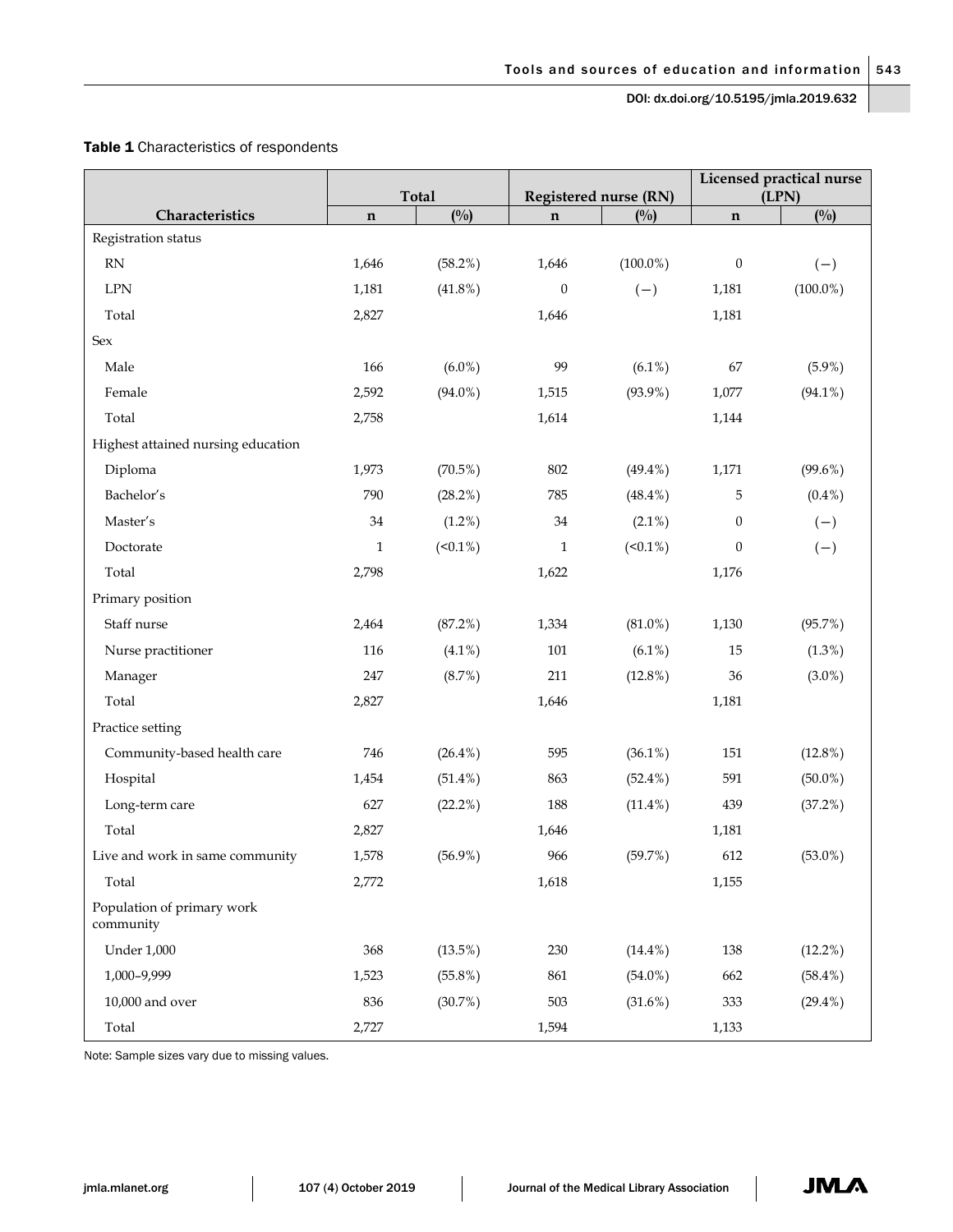#### 544 Kosteniuk et al.

#### DOI: dx.doi.org/10.5195/jmla.2019.632

|                                                |             |              |       | <b>Registration status</b> |       |                |        | <b>Practice setting</b> |                                    |            |          |            |                   |            |        |                  |
|------------------------------------------------|-------------|--------------|-------|----------------------------|-------|----------------|--------|-------------------------|------------------------------------|------------|----------|------------|-------------------|------------|--------|------------------|
| Communication                                  |             | <b>Total</b> |       | <b>RN</b>                  |       | <b>LPN</b>     |        | $\boldsymbol{p}$        | Community-<br>based health<br>care |            | Hospital |            | Long-term<br>care |            | $Chi-$ | $\boldsymbol{v}$ |
| tool                                           | $\mathbf n$ | (%)          | n     | $($ %)                     | n     | $\binom{0}{0}$ | square | value                   | $\mathbf n$                        | (0/0)      | n        | (0/0)      | n                 | $($ %)     | square | value            |
| High-speed<br>Internet                         | 2,439       | $(86.3\%)$   | 1,436 | (87.2%)                    | 1,003 | $(84.9\%)$     | 3.11   | 0.078                   | 627                                | $(84.0\%)$ | 1,293    | $(88.9\%)$ | 519               | $(82.8\%)$ | 18.25  | < 0.001          |
| Electronic<br>communication<br>among providers | 2,266       | $(80.2\%)$   | 1,391 | $(84.5\%)$                 | 875   | $(74.1\%)$     | 46.92  | < 0.001                 | 657                                | $(88.1\%)$ | 1,176    | $(80.9\%)$ | 433               | $(69.1\%)$ | 78.39  | < 0.001          |
| Teleconference                                 | 1,985       | $(70.2\%)$   | 1,267 | $(77.0\%)$                 | 718   | $(60.8\%)$     | 86.06  | < 0.001                 | 573                                | $(76.8\%)$ | 1,072    | $(73.7\%)$ | 340               | $(54.2\%)$ | 100.73 | < 0.001          |
| Videoconference                                | 1,537       | $(54.4\%)$   | 1,009 | $(61.3\%)$                 | 528   | (44.7%)        | 76.31  | < 0.001                 | 448                                | $(60.1\%)$ | 868      | (59.7%)    | 221               | $(35.2\%)$ | 118.76 | < 0.001          |
| Web conferencing                               | 870         | $(30.8\%)$   | 589   | $(35.8\%)$                 | 281   | $(23.8\%)$     | 46.4   | < 0.001                 | 304                                | $(40.8\%)$ | 407      | $(28.0\%)$ | 159               | $(25.4\%)$ | 48.77  | < 0.001          |

Table 2 Direct access to communication tools, by registration status and practice setting

Note: Total (n=2,827), RN (n=1,646), and LPN (n=1,181); community-based health care (n=746), hospital (n=1,454), and long-term care (n=627). *p* values <0.05 are bolded.

## Table 3 Direct access to communication tools, by practice setting

|                                          | Community-based health care vs. |                | Community-based health  |                | Hospital vs. long-term |                |  |
|------------------------------------------|---------------------------------|----------------|-------------------------|----------------|------------------------|----------------|--|
|                                          | hospital                        |                | care vs. long-term care |                | care                   |                |  |
| <b>Communication tool</b>                | Chi-square                      | <i>p</i> value | Chi-square              | <i>p</i> value | Chi-square             | <i>p</i> value |  |
| High-speed Internet                      | 10.57                           | 0.001          | 0.4                     | 0.527          | 14.73                  | < 0.001        |  |
| Electronic communication among providers | 18.34                           | < 0.001        | 75.24                   | < 0.001        | 34.91                  | < 0.001        |  |
| Teleconference                           | 2.48                            | 0.115          | 77.99                   | < 0.001        | 76.3                   | < 0.001        |  |
| Videoconference                          | 0.026                           | 0.872          | 83.91                   | < 0.001        | 104.99                 | < 0.001        |  |
| Web conferencing                         | 36.69                           | < 0.001        | 36.11                   | < 0.001        | 1.53                   | 0.216          |  |

Note: Total (n=2,827), community-based health care (n=746), hospital (n=1,454), and long-term care (n=627). *p* values <0.05 are bolded.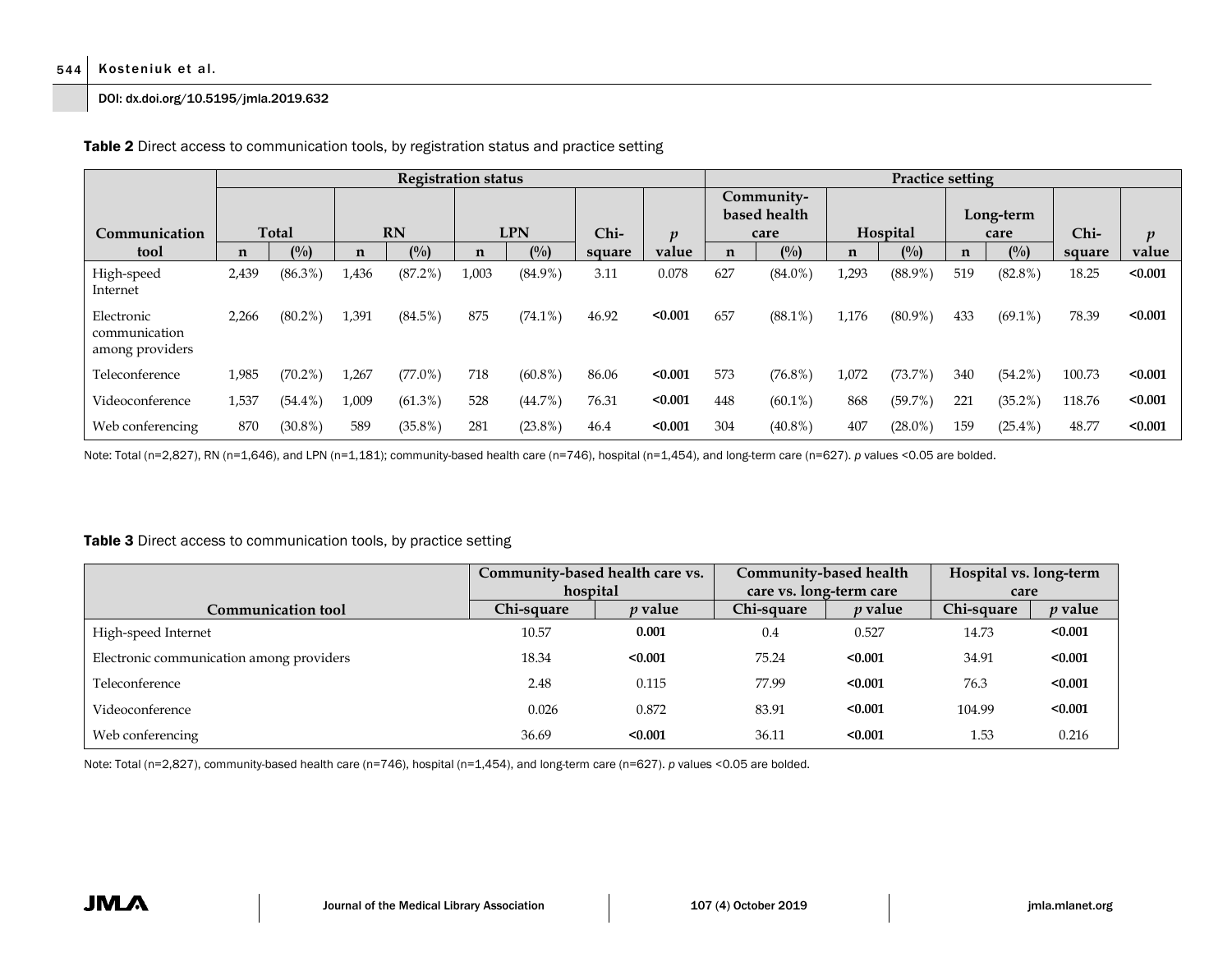Table 4 Direct access to communication tools, by practice setting

|                                                                                 |              |              | <b>Registration status</b> |       |              |            | <b>Practice setting</b> |                 |         |          |             |                |  |
|---------------------------------------------------------------------------------|--------------|--------------|----------------------------|-------|--------------|------------|-------------------------|-----------------|---------|----------|-------------|----------------|--|
|                                                                                 |              |              |                            |       |              |            |                         | Community-based |         |          |             |                |  |
|                                                                                 |              | <b>Total</b> |                            | RN    |              | <b>LPN</b> |                         | health care     |         | Hospital |             | Long-term care |  |
| <b>Education or information source</b>                                          | $\mathbf{M}$ | (SD)         | M                          | (SD)  | $\mathbf{M}$ | (SD)       | $\mathbf M$             | (SD)            | M       | (SD)     | $\mathbf M$ | (SD)           |  |
| Education to update nursing knowledge                                           |              |              |                            |       |              |            |                         |                 |         |          |             |                |  |
| Online/electronic                                                               | 4.0          | (1.2)        | $4.2\,$                    | (1.1) | 3.7          | (1.3)      | 4.3                     | (1.1)           | 4.0     | (1.2)    | 3.6         | (1.3)          |  |
| In-person                                                                       | 3.6          | (1.1)        | 3.7                        | (1.1) | 3.5          | (1.1)      | 3.7                     | (1.2)           | 3.6     | (1.0)    | 3.5         | (1.1)          |  |
| Online/electronic information to make<br>specific decisions in nursing practice |              |              |                            |       |              |            |                         |                 |         |          |             |                |  |
| Internet search engines (e.g., Google)                                          | 4.8          | (1.3)        | 4.9                        | (1.2) | 4.6          | (1.4)      | $5.0\,$                 | (1.1)           | 4.8     | (1.2)    | 4.3         | (1.5)          |  |
| Policies, protocols, standards, or<br>regulatory tools                          | 4.4          | (1.5)        | 4.7                        | (1.3) | 4.1          | (1.5)      | 4.7                     | (1.3)           | 4.5     | (1.4)    | 3.9         | (1.6)          |  |
| Clinical practice guidelines                                                    | 4.1          | (1.5)        | 4.4                        | (1.4) | 3.8          | (1.5)      | 4.5                     | (1.4)           | $4.2\,$ | (1.4)    | 3.7         | (1.6)          |  |
| Nursing/medical textbooks                                                       | 3.4          | (1.5)        | 3.5                        | (1.4) | 3.4          | (1.5)      | 3.6                     | (1.5)           | 3.4     | (1.4)    | 3.3         | (1.5)          |  |
| Nursing/medical journals                                                        | 3.3          | (1.4)        | 3.5                        | (1.3) | 3.1          | (1.5)      | 3.7                     | (1.3)           | 3.2     | (1.4)    | 3.1         | (1.5)          |  |
| Practice support resources (e.g.,<br>NurseOne)                                  | 3.2          | (1.8)        | 3.4                        | (1.8) | 2.8          | (1.8)      | 3.6                     | (1.8)           | 3.2     | (1.8)    | 2.7         | (1.6)          |  |
| Research databases (e.g., CINAHL)                                               | 2.7          | (1.6)        | 2.9                        | (1.6) | 2.5          | (1.7)      | 3.1                     | (1.6)           | 2.7     | (1.6)    | 2.4         | (1.6)          |  |
| Summated online/electronic information<br>use                                   | 26.0         | (7.5)        | 27.1                       | (6.9) | 24.3         | (7.9)      | 27.6                    | (7.0)           | 25.5    | (7.3)    | 22.9        | (8.1)          |  |
| Print information to make specific<br>decisions in nursing practice             |              |              |                            |       |              |            |                         |                 |         |          |             |                |  |
| Policies, protocols, standards, or<br>regulatory tools                          | 4.3          | (1.4)        | 4.4                        | (1.4) | 4.1          | (1.4)      | 4.4                     | (1.4)           | 4.3     | (1.5)    | 4.2         | (1.4)          |  |
| Clinical practice guidelines                                                    | 4.0          | (1.5)        | 4.1                        | (1.5) | 3.8          | (1.5)      | 4.2                     | (1.5)           | 3.9     | (1.5)    | 3.9         | (1.5)          |  |
| Nursing/medical textbooks                                                       | 3.5          | (1.4)        | 3.5                        | (1.4) | 3.5          | (1.4)      | 3.7                     | (1.4)           | 3.3     | (1.4)    | 3.6         | (1.3)          |  |
| Nursing or medical journals                                                     | 3.1          | (1.4)        | 3.2                        | (1.4) | 3.0          | (1.4)      | 3.3                     | (1.4)           | 3.0     | (1.4)    | 3.2         | (1.4)          |  |
| Summated print information use                                                  | 14.8         | (4.5)        | 15.2                       | (4.4) | 14.3         | (4.6)      | 15.3                    | (4.5)           | 14.3    | (4.5)    | 14.7        | (4.5)          |  |

Note: M=mean; SD=standard deviation. Scoring for single items: 1=never, 2=less than once a year, 3=at least once a year, 4=at least once a month, 5=at least once a week, 6=daily. Samples vary due to missing cases: total (n=2,505-2,723), RN (n=1,489-1,592), LPN (n=1,016 to 1,132); community-based health care (n=661-720), hospital (n=1,290-1,403), and long-term care (n=554-605). *p* values <0.05 are bolded.

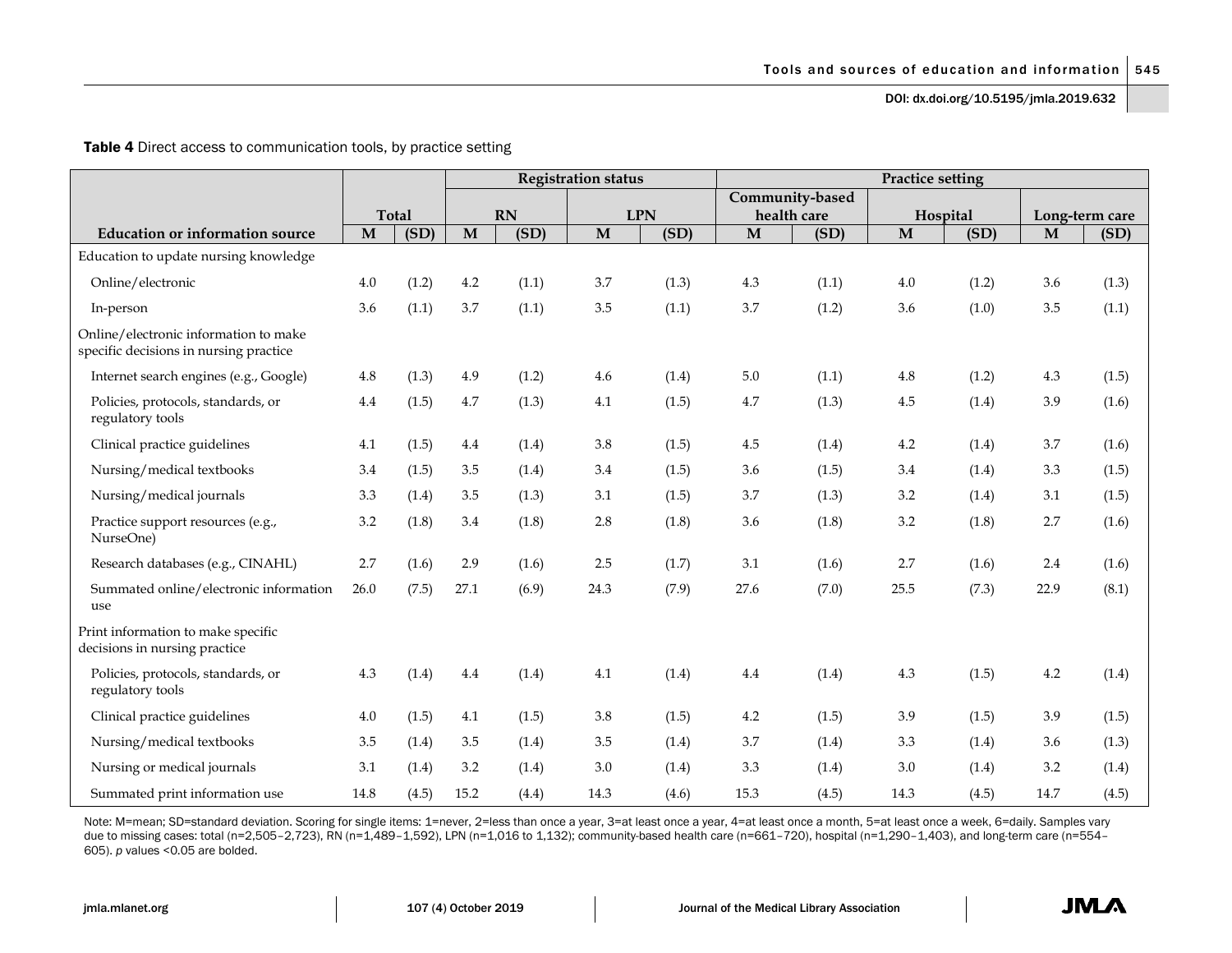## 546 Kosteniuk et al.

DOI: dx.doi.org/10.5195/jmla.2019.632

Table 5 Use of education and information, two-way analysis of variance (ANOVA) results for registration status and practice setting main effects and interaction

|                                                                         |                |                  | Online/electronic education to<br>update nursing knowledge |           | In-person education to update<br>nursing knowledge |                  |                  |                     | Summated online/electronic<br>information use to make specific<br>decisions |          |                  |                     | Summated print information use<br>to make specific decisions |                  |                  |                     |
|-------------------------------------------------------------------------|----------------|------------------|------------------------------------------------------------|-----------|----------------------------------------------------|------------------|------------------|---------------------|-----------------------------------------------------------------------------|----------|------------------|---------------------|--------------------------------------------------------------|------------------|------------------|---------------------|
|                                                                         | df             | $\boldsymbol{F}$ | $\boldsymbol{n}$                                           | $\eta$ 2  | df                                                 | $\boldsymbol{F}$ | $\boldsymbol{p}$ | $\eta$ <sup>2</sup> | df                                                                          | F        | $\boldsymbol{p}$ | $\eta$ <sup>2</sup> | df                                                           | $\boldsymbol{F}$ | $\boldsymbol{v}$ | $\eta$ <sup>2</sup> |
| a. ANOVA                                                                |                |                  |                                                            |           |                                                    |                  |                  |                     |                                                                             |          |                  |                     |                                                              |                  |                  |                     |
| Between<br>subjects                                                     |                |                  |                                                            |           |                                                    |                  |                  |                     |                                                                             |          |                  |                     |                                                              |                  |                  |                     |
| Registration<br>status                                                  | $\mathbf{1}$   | 62.77            | < 0.001                                                    | 0.023     | $\,1\,$                                            | 3.31             | 0.069            | $0.001\,$           | $\mathbf{1}$                                                                | 30.83    | $0.001$          | 0.012               | $1\,$                                                        | 22.76            | $0.001$          | 0.009               |
| Practice<br>setting                                                     | $\overline{2}$ | 17.57            | < 0.001                                                    | 0.013     | $\sqrt{2}$                                         | 3.61             | 0.027            | 0.003               | $\overline{2}$                                                              | 29.08    | $0.001$          | 0.023               | $\overline{2}$                                               | 6.31             | 0.002            | 0.005               |
| Registration<br>status ×<br>Practice<br>setting                         | $\overline{2}$ | 1.79             | 0.167                                                      | $0.001\,$ | $\overline{2}$                                     | $1.17\,$         | 0.312            | 0.001               | 2                                                                           | 0.301    | 0.74             | < 0.001             | $\overline{2}$                                               | 0.73             | 0.482            | 0.001               |
| Within-group                                                            |                |                  |                                                            |           |                                                    |                  |                  |                     |                                                                             |          |                  |                     |                                                              |                  |                  |                     |
| Mean square                                                             | 2,706          | $-1.39$          |                                                            |           | 2,717                                              | $-1.17$          |                  |                     | 2,499                                                                       | $-52.37$ |                  |                     | 2,735                                                        | $-20.17$         |                  |                     |
| b. Pairwise<br>comparisons                                              |                |                  |                                                            |           |                                                    |                  |                  |                     |                                                                             |          |                  |                     |                                                              |                  |                  |                     |
| Community-<br>based<br>primary<br>health care<br>vs. hospital           |                |                  | < 0.001                                                    |           |                                                    |                  |                  | 0.726               |                                                                             |          | < 0.001          |                     |                                                              |                  | < 0.001          |                     |
| Community-<br>based<br>primary<br>health care<br>vs. long-<br>term care |                |                  | < 0.001                                                    |           |                                                    |                  |                  | 0.003               |                                                                             |          | $0.001$          |                     |                                                              |                  | 0.049            |                     |
| Hospital vs.<br>long-term<br>care                                       |                |                  | < 0.001                                                    |           |                                                    |                  |                  | 0.007               |                                                                             |          | < 0.001          |                     |                                                              |                  | 0.125            |                     |

Note: Results analyzed by two-way ANOVA followed by Tukey test. Values enclosed in parentheses represent mean square errors. *p* values <0.05 are bolded.

**JMLA**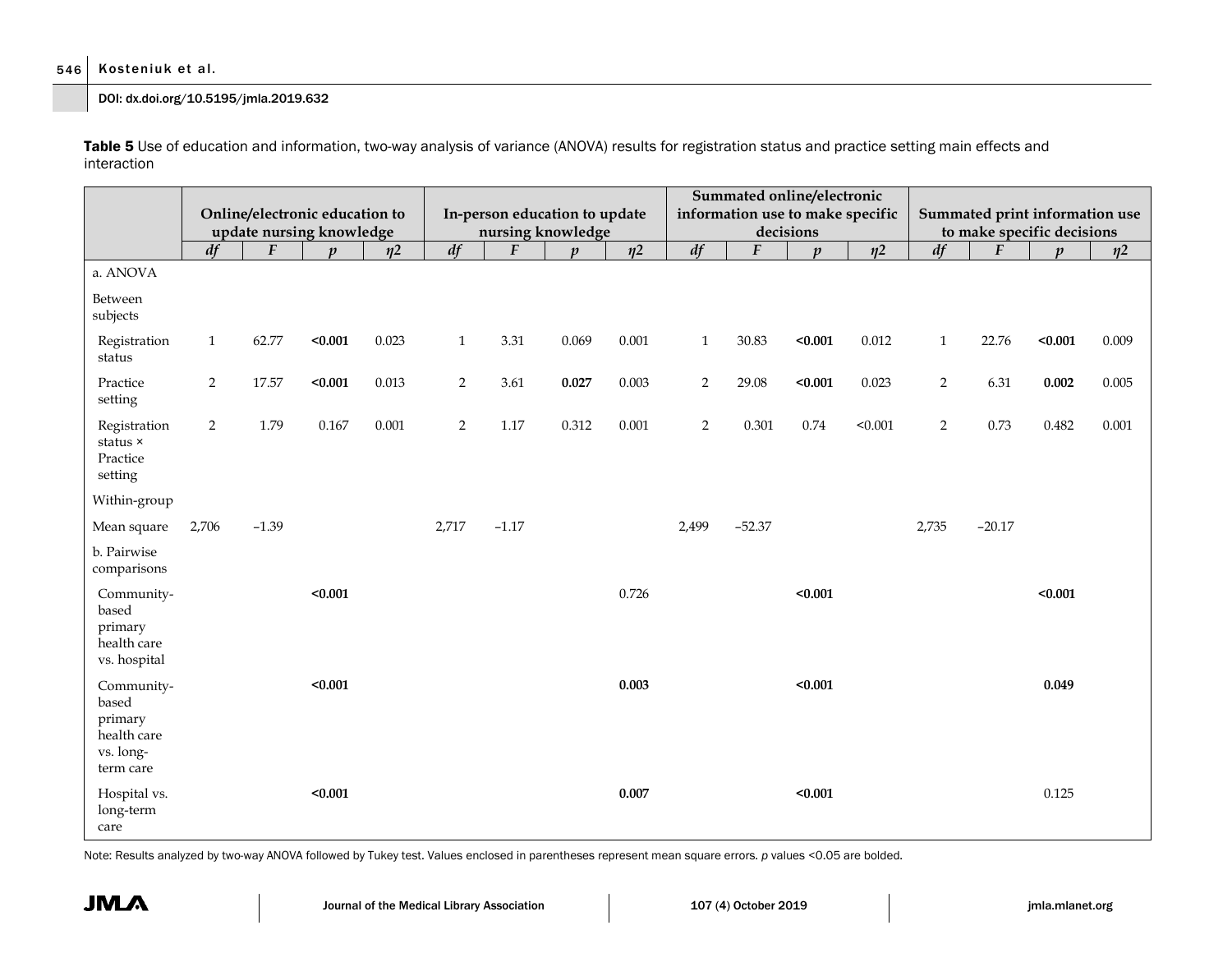#### Practice issues

To determine whether practice issues varied by the frequency with which certain sources were used, we identified the education source used most often to update nursing knowledge (online/electronic) and the information source used most often to make specific decisions in nursing practice (Internet search engines). Among RNs, frequent users of online/electronic education to update knowledge and frequent users of Internet searches to make specific decisions in practice demonstrated greater work engagement than infrequent users (Table 6). Further, frequent users of Internet searches to make decisions in practice indicated higher levels of technology as a practice resource than infrequent users.

Among LPNs, frequent users of online/electronic education to update knowledge indicated higher levels of practice resources related to technology and training or professional development than infrequent users (Table 7). Compared to infrequent users of Internet searches to make decisions in practice, frequent users reported higher levels of work engagement and technology as a practice resource.

#### **DISCUSSION**

Our study found a number of patterns in access to communication tools and use of education and information among rural and remote nurses. First, direct workplace access to five communication tools followed similar patterns for RNs and LPNs, with high-speed Internet the most accessible and web conferencing the least accessible tools. Additionally, both nurse groups more often drew on online/electronic than in-person education sources to update their nursing knowledge. Finally, the pattern of information use for decision making in nursing practice was similar across both nurse groups: Internet searches were most popular and research databases least popular in terms of online/electronic information, and policies or protocols were most popular and nursing or medical journals least popular in terms of print information.

Our finding that high-speed Internet was accessible to 86% of rural and remote nurses overall corresponds to previous studies that found a considerable majority of rural RNs have workplace Internet access [24, 34]. However, it is worth noting

that 1 in 10 nurses in our study lacked workplace access to high-speed Internet. Further, web conferencing, an important tool for synchronous online learning [52], was directly accessible in a small minority of workplaces (31% overall). Web conferencing tools were not defined for respondents in our study; however, the Skype and WebEx applications were provided as examples. Although taking part in web conferences generally requires little more than Internet access in terms of technology, it is also essential for participation that users have adequate time, adequate workspace, and a reliable Internet connection. Communication technology can reduce the professional and social isolation of rural nurses [31], address the challenges of travel to access urban-based in-person education [53], and support skill development through online learning [25], but these tools must first be accessible to nurses in their workplaces.

The higher use of online/electronic education than in-person education among rural and remote nurses in the present analysis suggests that online/electronic education formats are more accessible and/or relevant than face-to-face formats. A recent US study of rural hospital nurses, mainly RNs, found that nurses preferred in-person education, with online courses second in choice over other methods such as self-instruction and videoconferencing [38]. However, an early US study of mainly hospital-based rural RNs found that budget cuts meant fewer in-service opportunities, and external face-to-face education required travel to a city [24]. While in-person formats may be preferred, web-based formats alone or in conjunction with a face-to-face component [26] are perhaps more accessible than face-to-face alone, require less travel, may be more convenient and cost-efficient, and offer a range of educational opportunities. Slow Internet connections and lack of topic relevance, in addition to heavy workloads in understaffed workplaces, are barriers that remain to be addressed when offering online continuing education to rural nurses [26, 28].

The online/electronic and print information sources that rural and remote RNs and LPNs in this study reported using most and least often warrant closer examination. Considering online/electronic sources, Internet search engines were used most often, followed by policies or protocols, clinical practice guidelines, textbooks, journals, practice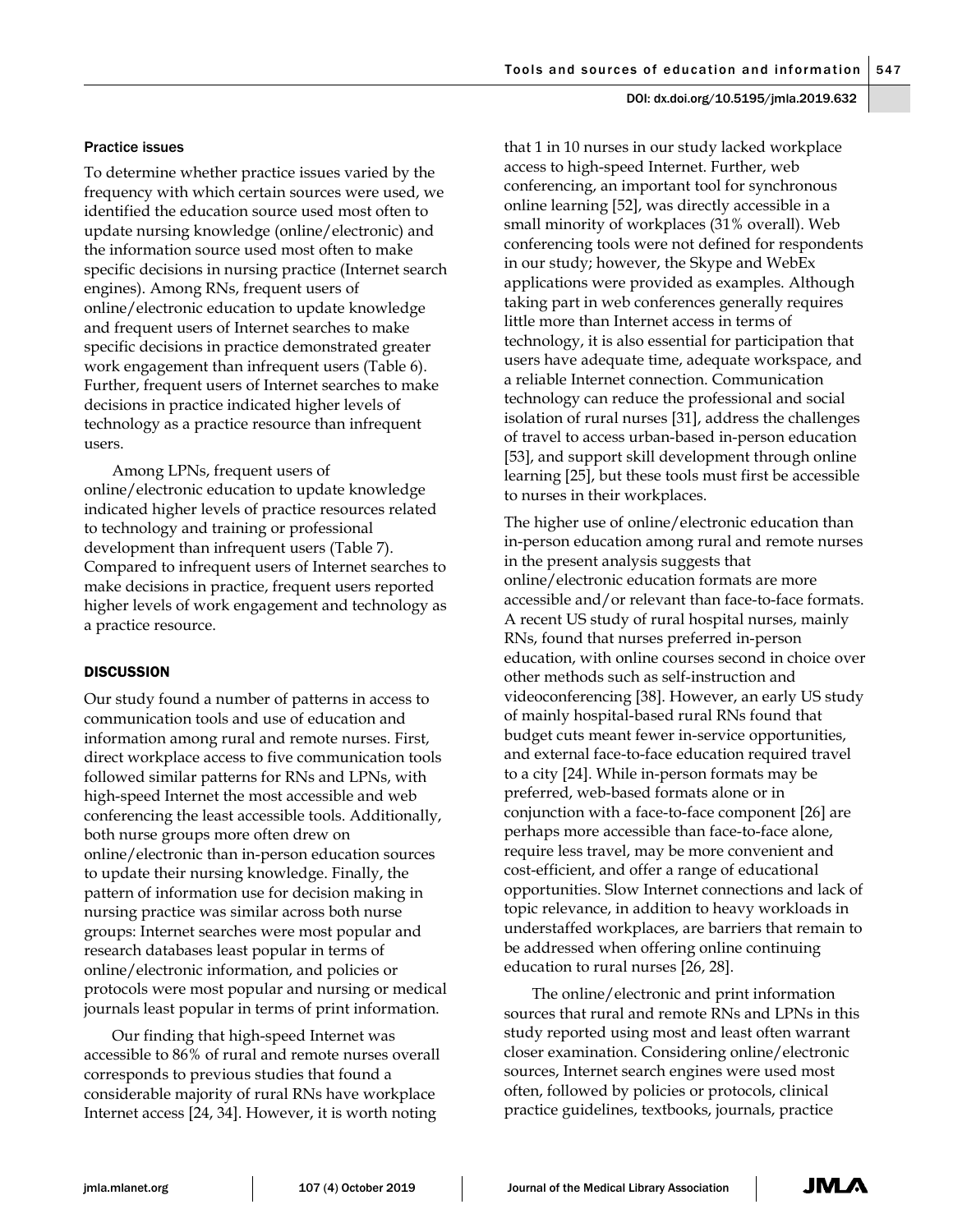#### 548 Kosteniuk et al.

#### DOI: dx.doi.org/10.5195/jmla.2019.632

|                                                                                       |                    |             | Online/electronic education to update nursing knowledge |                |         | Internet search engines to make specific decisions in nursing<br>practice |               |                |                |              |  |  |
|---------------------------------------------------------------------------------------|--------------------|-------------|---------------------------------------------------------|----------------|---------|---------------------------------------------------------------------------|---------------|----------------|----------------|--------------|--|--|
| Practice issue                                                                        | Frequent use       |             |                                                         | Infrequent use |         |                                                                           | Frequent use  | Infrequent use | <i>v</i> value |              |  |  |
|                                                                                       | $(^{0}/_{0})$<br>n |             | n                                                       | (0/0)          |         | $\mathbf n$                                                               | $(^{0}/_{0})$ | n              | $(^{0}/_{0})$  |              |  |  |
| Current role is within or above<br>registered or licensed scope of<br>practice        | 580                | $(94.3\%)$  | 915                                                     | $(94.6\%)$     | 0.821   | 1,066                                                                     | $(94.4\%)$    | 423            | (94.65)        | $\mathbf{1}$ |  |  |
| Work confidence (somewhat or<br>extremely high)                                       | 587                | $(95.4\%)$  | 923                                                     | $(95.7\%)$     | 0.801   | 1,078                                                                     | (95.7%)       | 426            | $(95.5\%)$     | 0.892        |  |  |
|                                                                                       |                    | <b>SD</b>   |                                                         | <b>SD</b>      |         |                                                                           |               |                |                |              |  |  |
|                                                                                       | M                  | (range)     | M                                                       | (range)        |         | M                                                                         | SD (range)    | M              | SD (range)     |              |  |  |
| Satisfaction with current nursing<br>practice                                         | $4.0 + 0.8$        | $(1-5)$     | $4.0 + 0.8$                                             | $(1-5)$        | 0.178   | $4.0 + 0.8$                                                               | $(1-5)$       | $3.9 + 0.8$    | $(1-5)$        | 0.156        |  |  |
| Work engagement                                                                       | $40.0 + 9.0$       | $(9-54)$    | $37.6 + 9.4$                                            | $(0-54)$       | < 0.001 | $38.9 + 9.1$                                                              | $(2-54)$      | $37.5 + 9.8$   | $(0-54)$       | 0.006        |  |  |
| Organizational commitment                                                             | $51.1 + 11.6$      | $(12 - 84)$ | $51.6 + 10.6$                                           | $(14 - 84)$    | 0.385   | $51.1 + 11.1$                                                             | $(12 - 84)$   | $52.1 + 10.6$  | $(14 - 84)$    | 0.091        |  |  |
| Practice resource: staffing and<br>time                                               | $11.8 + 3.7$       | $(4-20)$    | $11.7 + 3.6$                                            | $(4 - 20)$     | 0.68    | $11.8 + 3.6$                                                              | $(4-20)$      | $11.8 + 3.6$   | $(4 - 20)$     | 0.901        |  |  |
| Practice resource: technology                                                         | $13.4 + 3.5$       | $(4-20)$    | $13.2 + 3.2$                                            | $(4-20)$       | 0.18    | $13.4 + 3.3$                                                              | $(4-20)$      | $13.0 + 3.4$   | $(4 - 20)$     | 0.047        |  |  |
| Practice resource: training,<br>professional development, and<br>continuing education | $12.8 + 3.6$       | $(4 - 20)$  | $12.5 + 3.5$                                            | $(4 - 20)$     | 0.13    | $12.6 + 3.6$                                                              | $(4 - 20)$    | $12.6 + 3.4$   | $(4 - 20)$     | 0.863        |  |  |
| Practice demand: preparedness<br>or scope of practice                                 | $7.8 + 2.1$        | $(4-17)$    | $7.8 + 1.9$                                             | $(4-16)$       | 0.604   | $7.8 + 2.1$                                                               | $(4-17)$      | $7.9 + 1.8$    | $(4 - 16)$     | 0.356        |  |  |

Table 6 Practice issues among registered nurses (RNs) by frequency of online/electronic education and Internet search engine use

Note: *p* values calculated by χ<sup>2</sup> test for nominal variables and Student's *t*-test for interval variables. *p* values <0.05 are bolded. Samples vary due to missing cases: Online/electronic education frequent use (n=577–615), infrequent use (n=895–968); Internet search engines frequent use (n=1,063–1,131), infrequent use (n=404–448).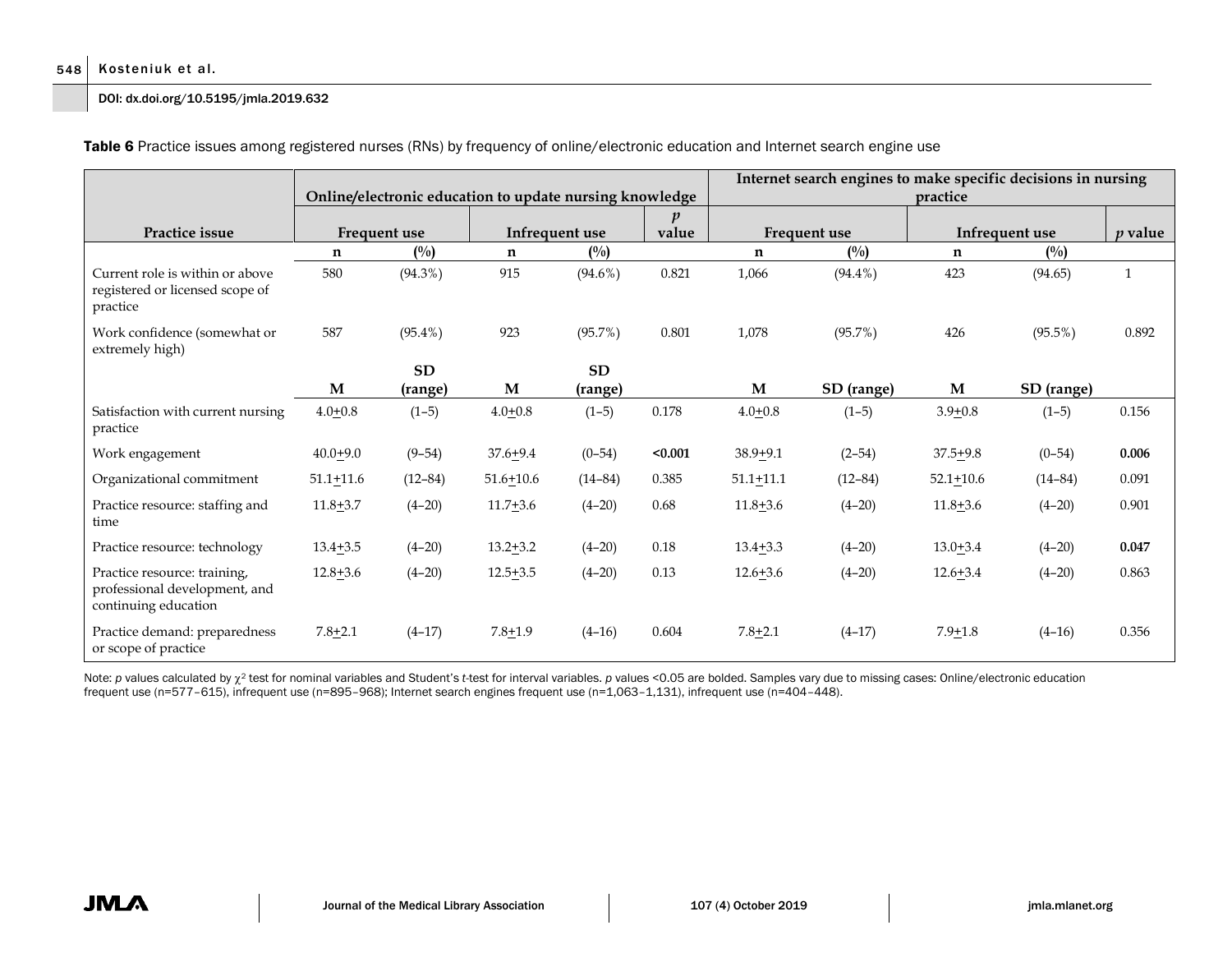Tools and sources of education and information  $\vert$  549

DOI: dx.doi.org/10.5195/jmla.2019.632

|                                                                                                   |                  |               |                                                         |            |                  | Internet search engines to make specific decisions in nursing |               |                |             |                |  |  |
|---------------------------------------------------------------------------------------------------|------------------|---------------|---------------------------------------------------------|------------|------------------|---------------------------------------------------------------|---------------|----------------|-------------|----------------|--|--|
|                                                                                                   |                  |               | Online/electronic education to update nursing knowledge |            |                  | practice                                                      |               |                |             |                |  |  |
|                                                                                                   |                  |               |                                                         |            | $\boldsymbol{p}$ |                                                               |               |                |             |                |  |  |
| Practice issue                                                                                    | Frequent use     |               | Infrequent use                                          |            | value            |                                                               | Frequent use  | Infrequent use |             | <i>v</i> value |  |  |
|                                                                                                   | n                | $(^{0}/_{0})$ | $\mathbf n$                                             | (0/0)      |                  | n                                                             | $(^{0}/_{0})$ | n              | (0/0)       |                |  |  |
| Scope of practice (current role is<br>within or above registered or<br>licensed scope of practice | 225              | $(83.0\%)$    | 693                                                     | $(82.0\%)$ | 0.784            | 584                                                           | $(82.0\%)$    | 329            | $(81.6\%)$  | 0.872          |  |  |
| Work confidence (somewhat or<br>extremely high)                                                   | 253              | $(94.1\%)$    | 784                                                     | $(93.0\%)$ | 0.675            | 663                                                           | $(93.5\%)$    | 370            | $(92.0\%)$  | 0.393          |  |  |
|                                                                                                   |                  | <b>SD</b>     |                                                         | <b>SD</b>  |                  |                                                               |               |                |             |                |  |  |
|                                                                                                   | M                | (range)       | M                                                       | (range)    |                  | M                                                             | SD (range)    | M              | SD (range)  |                |  |  |
| Satisfaction with current nursing<br>practice                                                     | $3.8 + 0.9$      | $(1-5)$       | $3.8 + 0.8$                                             | $(1-5)$    | 0.825            | $3.8 + 0.9$                                                   | $(1-5)$       | $3.9 + 0.8$    | $(1-5)$     | 0.164          |  |  |
| Work engagement                                                                                   | $38.7 + 9.3$     | $(5-54)$      | $37.8 + 9.6$                                            | $(0-54)$   | 0.164            | $38.5 + 9.4$                                                  | $(0-54)$      | $37.1 + 9.7$   | $(7-54)$    | 0.017          |  |  |
| Organizational commitment                                                                         | $53.6 + 11.0$    | $(27-81)$     | $52.9 + 10.4$                                           | $(18-84)$  | 0.34             | $53.2 + 10.7$                                                 | $(18-81)$     | $52.9 + 10.3$  | $(24 - 84)$ | 0.639          |  |  |
| Practice resource: staffing and<br>time                                                           | $11.5+3.8$       | $(4 - 20)$    | $11.0+3.4$                                              | $(4-20)$   | 0.068            | $11.1 + 3.6$                                                  | $(4 - 20)$    | $11.1 + 3.4$   | $(4 - 20)$  | 0.864          |  |  |
| Practice resource: technology                                                                     | $13.7 + \pm 3.2$ | $(4-20)$      | $13.1 + 3.0$                                            | $(4 - 20)$ | 0.014            | $13.5 + 3.0$                                                  | $(4-20)$      | $12.8 + 3.1$   | $(4-20)$    | 0.001          |  |  |
| Practice resource: training,<br>professional development, and<br>continuing education             | $13.1 + 3.3$     | $(4-20)$      | $12.4 + 3.4$                                            | $(4 - 20)$ | 0.003            | $12.7 + 3.4$                                                  | $(4-20)$      | $12.4 + 3.3$   | $(4 - 20)$  | 0.126          |  |  |
| Practice demand: preparedness<br>or scope of practice                                             | $7.6 + 2.0$      | $(4-15)$      | $7.8 + 2.0$                                             | $(4 - 20)$ | 0.057            | $7.7 + 2.1$                                                   | $(4-20)$      | $7.9 + 1.7$    | $(4-14)$    | 0.151          |  |  |

Table 7 Practice issues among licensed practical nurses (LPNs) by frequency of online/electronic education and Internet search engine use

Note: *p* values calculated by χ<sup>2</sup> test for nominal variables and Student's t-test for interval variables. *p* values <0.05 are bolded. Samples vary due to missing cases: Online/electronic education frequent use (n=249–270) and infrequent use (n=753–841); Internet search engines frequent use (n=660–709) and infrequent use (n=340–401).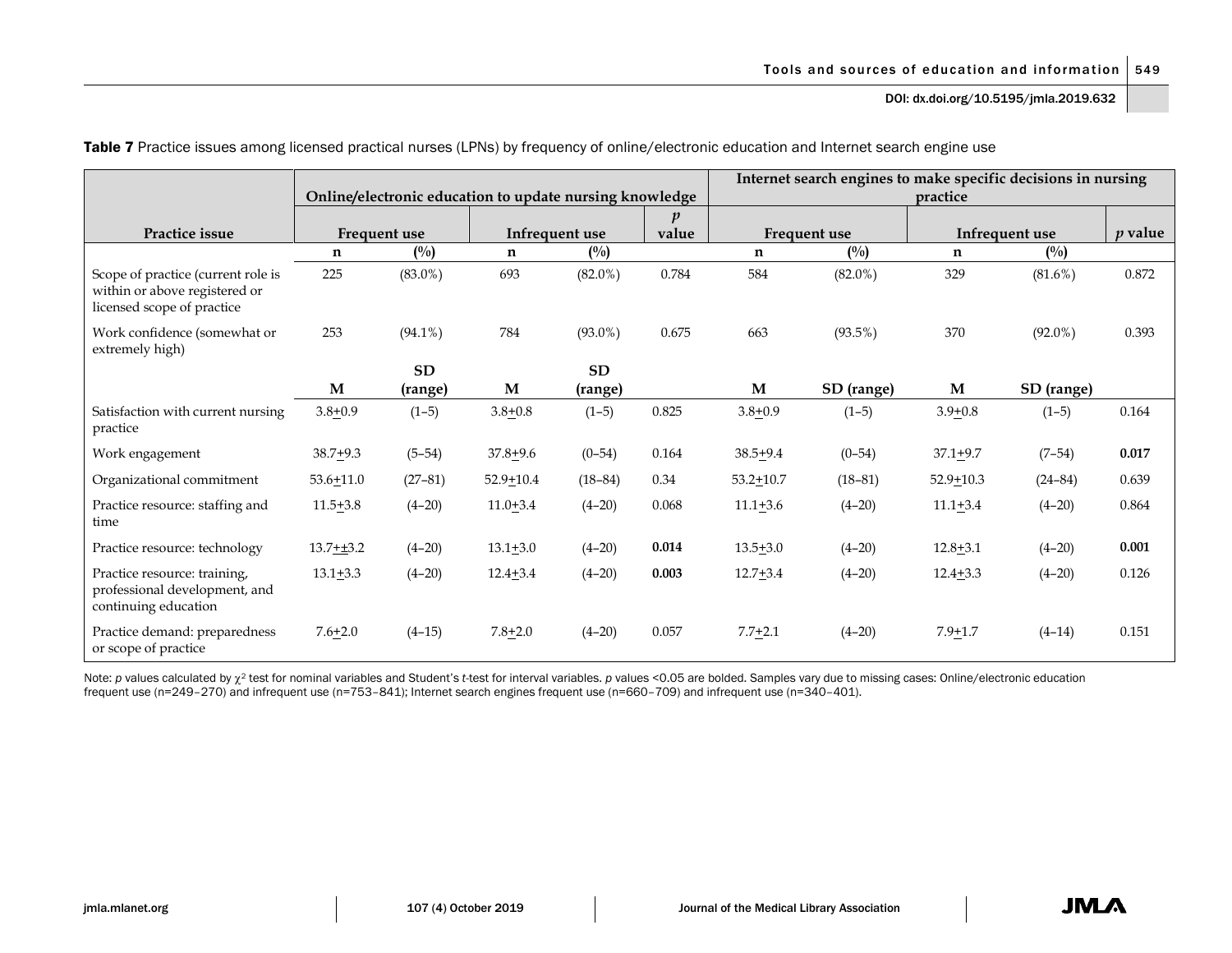support resources, and research databases. The use of print sources followed a similar pattern, with nurses reporting most frequent use of policies or protocols, followed by clinical practice guidelines, textbooks, and journals.

A report from the larger RRNII study indicates that following protocols or decision support tools to arrive at a plan of care is among the top four practice responsibilities that rural and remote RNs and LPNs reported (ranked by frequency) [17]. This suggests that the use of policies or protocols and clinical practice guidelines is an integral part of practice for both nurse groups. The only information source used more often than online policies or protocols by both nurse groups, according to the present study, was Internet searching.

The top ranking of Internet search engines was similarly found in a study of newly graduated LPNs in one Canadian province [54]. Where rural nurses work alone or with few colleagues [55, 56], an Internet search may be an accessible alternative to consulting a colleague. An Internet search can offer information that is relevant to rural practice in a convenient and more timely manner than a search of online/electronic textbooks, journals, and databases. Furthermore, research databases and academic journals that require subscriptions might not be widely available to many rural nurses. Nevertheless, the low use of online/electronic practice support resources and research databases in our results, relative to higher use of Internet search engines such as Google, suggests that rural and remote nurses are accessing non-peer-reviewed information of questionable quality to a greater extent than research-based information. Evidence suggests that the main barriers to using research literature (e.g., electronic database subscriptions) among nurses include time, skill, and access [57].

While RN and LPN similarities were apparent in our research, distinct differences also emerged. First, RNs were more likely than LPNs to report direct workplace access to all communication tools, except for high-speed Internet, which was equally accessible to both groups. Second, RNs more often than LPNs drew on online education to update their nursing knowledge, as well as online and print information to make decisions in nursing practice (except for textbooks). Among LPNs who were infrequent users compared to frequent users of online/electronic education to update their nursing

knowledge, we found perceptions of lower use of resources related to training/professional development and technology (e.g., access to electronic resources).

These findings correspond to evidence suggesting that some new LPN graduates, the majority of whom hold two-year diplomas, have not been well prepared to identify, access, and evaluate the most appropriate research for practice [54]. The expectation that LPNs will use research evidence to the same extent as RNs in nursing practice varies across Canadian LPN regulatory groups [10]. Our findings point to a need for future research on the continuing education and information needs of LPNs and RNs relative to their positions and workplaces, particularly in rural and remote communities where nurses may work alone or with few colleagues to consult. Given their different educational requirements and practice responsibilities, further examination of LPN and RN preparation and capacity to apply new knowledge in practice is also warranted.

For nurses in this study, direct access to electronic communication among providers and teleconference and videoconference tools were lowest in long-term care practice settings. Long-term care practice settings also demonstrated the lowest use of online/electronic and in-person education to update nursing knowledge and the lowest use of online/electronic information to make specific decisions in nursing practice. A study of rural and urban long-term care facilities in a Canadian province found that access and incentives to take part in continuing education were important enablers, but the success of continuing education programs was largely determined by organizational support such as adequate resources and opportunities to subsequently implement new care initiatives [56]. Stolee et al. emphasize that although training is necessary, it is not sufficient to improve patient care [58]. Staff must feel empowered to change practice, and the workplace must share a common goal of quality improvement. Further research to investigate variations in the use and uptake of education and information across rural health care practice settings is merited.

The results of our research suggest that work engagement and technology availability in the workplace are important correlates of education and information use among rural and remote nurses. It is possible that information technology availability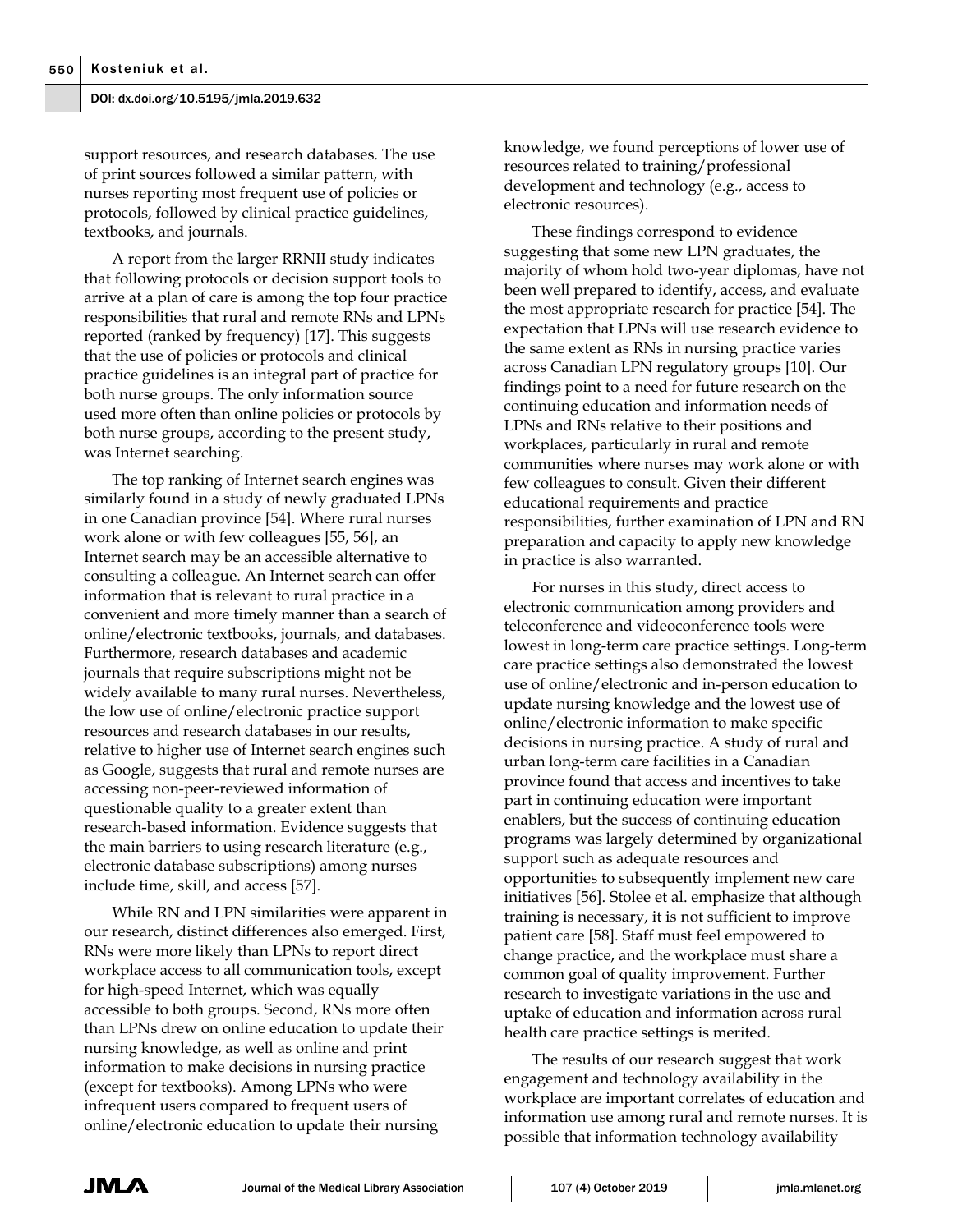and workplace engagement are associated; however, we did not examine this relationship in the present analysis. Others have noted the important role of rural workplaces in facilitating research use by providing technology, including computers and Internet access, as well as time to search for information and take part in continuing education programs [24, 25, 34]. Williams further suggests that information technology may reduce professional isolation and, in turn, improve retention of rural nurses [31].

## Limitations

This analysis has some limitations that should be noted. Our sample was representative of rural Canadian RNs and LPNs [17, 59]; however, our findings might not be generalizable to rural nurses outside of Canada. The survey was administered in 2014–2015, and changes in technology since that time should be taken into account. Survey respondents estimated the frequency of their education and information use; however, selfreported data are vulnerable to recall bias and social desirability bias [60]. Individuals who complete surveys may have a more positive attitude toward research; therefore, our findings may overrepresent rural and remote nurses who use education and information, and overestimate the use of such sources. Also, while this analysis assessed the frequency with which certain sources of information were used, the nature and quality of the information applied in practice was not evaluated.

## **CONCLUSIONS**

Opportunities for rural and remote nurses to participate in and apply knowledge from continuing education and ongoing information use are important for safe and effective patient care. However, it is equally important that nurses critically reflect on new knowledge and, as much as possible, apply knowledge that is research-based. Future investigations could yield further insights into the specific forms of online/electronic information and education topics that are available to rural and remote nurses, and should explore how nurses in these communities evaluate and select the information that they ultimately use in practice. Moreover, further research about the factors associated with variations in education and information use according to registration status and practice setting would be valuable.

## ACKNOWLEDGMENTS

The article stems from the study, "Nursing Practice in Rural and Remote Canada II," led by Martha MacLeod, Norma Stewart, and Judith Kulig. We are grateful to the nurses who responded to this survey and the advisory team led by Penny Anguish. We also thank Leana Garraway, Nadine Mix, and Janna Olynick for their contributions.

## FINANCIAL SUPPORT

The Nursing Practice in Rural and Remote Canada II study was funded by the Canadian Institutes of Health Research (MOP 130260).

## REFERENCES

- 1. Canadian Institute for Health Information. Regulated nurses, 2017: Canada and jurisdictional highlights [Internet]. The Institute; 2017 [cited 6 Nov 2018]. <https://www.cihi.ca/sites/default/files/document/regu lated-nurses-2017-pt-highlights-en-web.pdf>.
- 2. US Department of Health and Human Services, Health Resources and Services Administration, Bureau of Health Workforce, National Center for Health Workforce Analysis. Supply and demand projections of the nursing workforce: 2014–2030 [Internet]. The Department; 2017 [cited 9 May 2019]. <https://bhw.hrsa.gov/sites/default/files/bhw/nchwa /projections/NCHWA\_HRSA\_Nursing\_Report.pdf>.
- 3. National Council of State Boards of Nursing. About US boards of nursing [Internet]. The Boards; 2019 [cited 9 May 2019]. <https://www.ncsbn.org/about-boards-ofnursing.htm>.
- 4. Canadian Nurses Association. The licensing exam [Internet]. The Association; 2019 [cited 9 May 2019]. <https://www.cna-aiic.ca/en/nursing-practice/nursingas-a-career/the-licensing-exam>.
- 5. Canadian Nurses Association. Regulation of RNs [Internet]. The Association; 2019 [cited 9 May 2019]. <https://cnaaiic.ca/en/nursing-practice/the-practice-ofnursing/regulation-of-rns>.
- 6. Canadian Council for Practical Nurses Regulators. Registering to be a LPN in Canada [Internet]. The Council; 2019 [cited 9 May 2019]. <http://www.ccpnr.ca/becomean-lpnrpn/>.
- 7. Canadian Practical Nurses Association. History of Canadian Practical Nurses Association [Internet]. The Association; 2003 [cited 9 May 2019]. <http://www.lpnabc.ca/wp-content/uploads/cpnahistory.pdf>.
- 8. Canadian Nurses Association. Becoming an RN [Internet]. The Association; 2018 [cited 6 Nov 2018]. <https://cnaaiic.ca/en/nursing-practice/the-practice-ofnursing/becoming-an-rn>.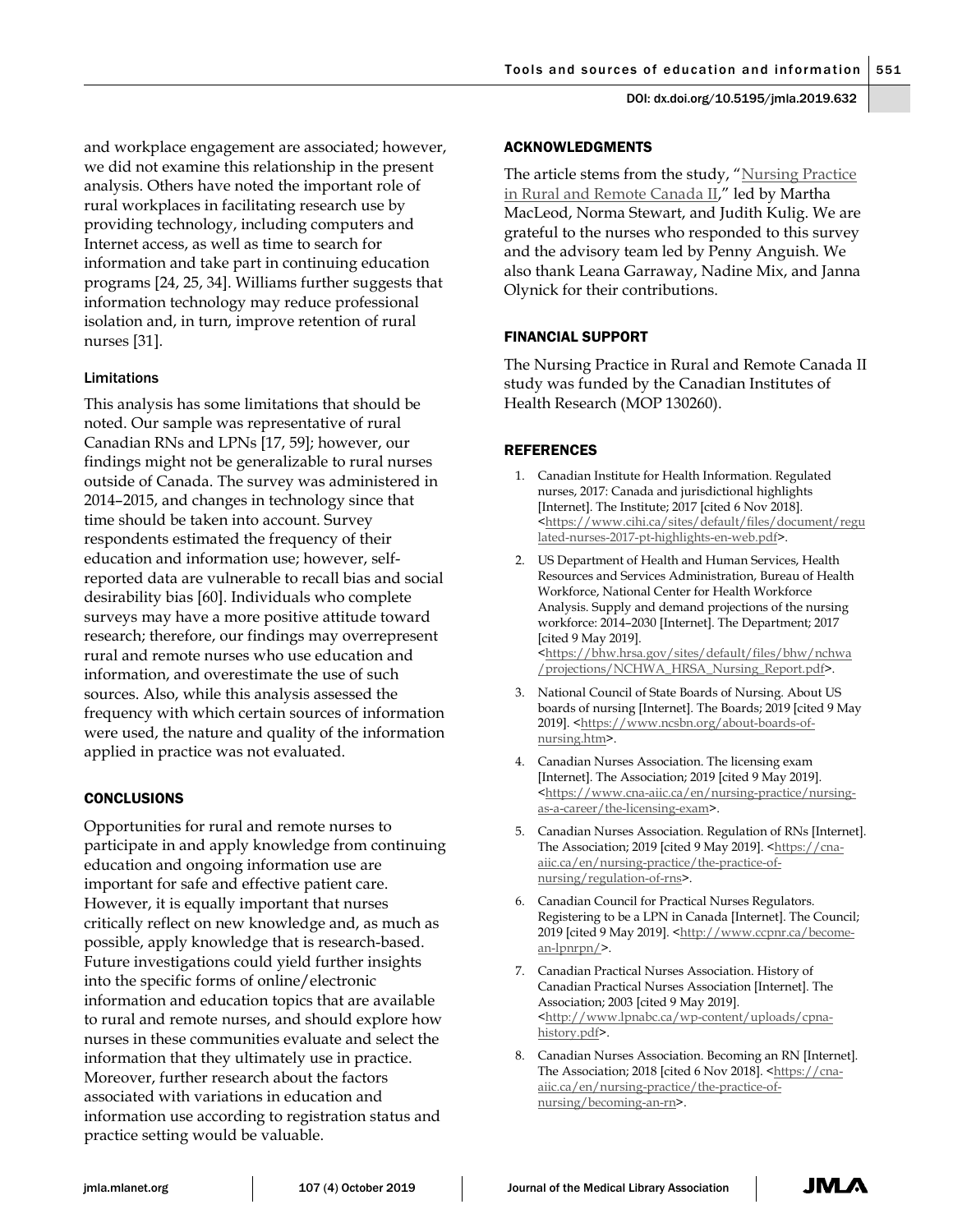- 9. Canadian Nurses Association. RN and baccalaureate education [Internet]. The Association; 2018 [cited 6 Nov 2018]. <https://www.cna-aiic.ca/en/nursing-practice/thepractice-of-nursing/education/rn-baccalaureateeducation>.
- 10. Butcher DL, MacKinnon KA. Educational silos in nursing education: a critical review of practical nurse education in Canada. Nurs Inq. 2015 Sep;22(3): 231–9.
- 11. Squires J, Baumbusch J, Demery Varin M, MacDonald I, Chamberlain S, Bostrom A, Thompson G, Cummings G, Estabrooks C. A profile of regulated nurses employed in Canadian long-term care facilities. Can J Aging. 2019;38(2):130–42.
- 12. Limoges J, Jagos K. The influences of nursing education on the socialization and professional working relationships of Canadian practical and degree nursing students: a critical analysis. Nurse Educ Today. 2015 Oct;35(10):1023–7.
- 13. Nurses Association of New Brunswick. Guidelines for intraprofessional collaboration: registered nurses and licensed practical nurses working together [Internet]. The Association; 2015 [cited 9 May 2019]. <http://www.nanb.nb.ca/media/resource/NANB-GuidelinesIntraprofessionalCollaborationRNsandLPNsWor kingTogether-E-2015-10.pdf>.
- 14. Canadian Institute for Health Information. Regulated nurses, 2016: registered nurse/nurse practitioner data tables [Internet]. The Institute; 2017 [cited 6 Nov 2018]. <https://www.cihi.ca/en/regulated-nurses-2016 registered-nursenurse-practitioner-data-tables>.
- 15. Canadian Institute for Health Information. Regulated nurses, 2016: licensed practical nurse data tables [Internet]. The Institute; 2017 [cited 6 Nov 2018]. <https://www.cihi.ca/en/regulated-nurses-2016-licensedpractical-nurse-data-tables>.
- 16. Statistics Canada. Population by broad age groups and sex, for both sexes, Canada, by statistical area classification, 2016 census [Internet]. Statistics Canada; 2017 [cited 18 Jul 2019]. <https://www12.statcan.gc.ca/censusrecensement/2016/dp-pd/hlt-fst/as/index-eng.cfm>.
- 17. MacLeod M, Stewart N, Kulig J, Olynick J, Jónatansdóttir S, Kosteniuk J. Registered nurse survey final report: nursing practice in rural and remote Canada. In: Nursing practice in rural and remote Canada II. RRN2-04-01.1 [Internet]. Prince George, BC: University of Northern British Columbia; 2017 [cited 18 Jul 2019]. <https://www.unbc.ca/sites/default/files/sections/rur al-nursing/en/rrniirnfinalreportupdated20190312.pdf>.
- 18. Barrett A, Terry DR, Quynh L, Hoang H. Factors influencing community nursing roles and health service provision in rural areas: a review of literature. Contemp Nurse. 2016 Jun;52(1):119–35.
- 19. Macleod M, Martin Misener R, Banks K, Morton AM, Vogt C, Bentham D. "I'm a different kind of nurse": advice from nurses in rural and remote Canada. Nurs Leadersh. 2008 Sep;21(3):40–53.
- 20. Ford D. Four persistent rural healthcare challenges. Healthc Manage Forum. 2016 Nov;29(6):243–6.
- 21. Malatzky C, Bourke L. Re-producing rural health: challenging dominant discourses and the manifestation of power. J Rural Stud. 2016 Jun;45:157–64.
- 22. Mitton C, Dionne F, Masucci L, Wong S, Law S. Innovations in health service organization and delivery in northern rural and remote regions: a review of the literature. Int J Circumpolar Health. 2012 Mar;70(5):460–72.
- 23. Fahs P. Leading-following in the context of rural nursing. Nurs Sci Q. 2017 Apr;30(2):176–8.
- 24. Winters CA, Lee HJ, Besel J, Strand A, Echeverri R, Jorgensen KP, Dea JE. Access to and use of research by rural nurses. Rural Remote Health. 2007 Aug;7:758.
- 25. Hendrickx L, Winters C. Access to continuing education for critical care nurses in rural or remote settings. Crit Care Nurs. 2017 Apr;37(2):66–71.
- 26. MacLeod M, Place J. Rural-focused nursing education: a summative evaluation of RNs' experiences of the rural nursing certificate program. Qual Adv Nurs Educ. 2015 Jun;1(2):article 3.
- 27. Penz K, D'Arcy C, Stewart N, Kosteniuk J, Morgan D, Smith B. Barriers to participation in continuing education activities among rural and remote nurses. J Contin Educ Nurs. 2007 Mar/Apr;38(2):58–66.
- 28. Place J, MacLeod M, John N, Adamack M, Lindsey AE. "Finding my own time": examining the spatially produced experiences of rural RNs in the rural nursing certificate program. Nurs Educ Today. 2012 Jul;32(5):581–7.
- 29. Olade R. Evidence-based practice and research utilization activities among rural nurses. J Nurs Scholarsh. 2004 Sep;36(3):220–5.
- 30. Fairchild RM, Everly M, Walters L, Bauer R, Laws S, Anderson L. Rural nurses' continuing education needs: a U.S. multi-site survey reveals challenges and opportunities. J Nurse Educ Pract. 2013 May;3(5):45–55.
- 31. Williams MA. Rural professional isolation: an integrative review. J Rural Nurs Health Care. 2012 Apr;12(2):3–10.
- 32. Canadian Radio-Television and Telecommunications Commission. CRTC Submission to the Government of Canada's Innovation Agenda December 21, 2016 [Internet]. The Commission; 2016 [cited 6 Nov 2018]. <https://crtc.gc.ca/eng/publications/reports/rp161221/r p161221.htm>.
- 33. Federal Communications Commission. 2016 broadband progress report [Internet]. The Commission; 2016 [cited 9 May 2019]. <https://www.fcc.gov/reportsresearch/reports/broadband-progress-reports/2016 broadband-progress-report>.
- 34. O'Lynn C, Luparell S, Winters CA, Shreffler-Grant J, Lee HJ, Hendrickx L. Rural nurses' research use. Online J Rural Nurs Health Care. 2009 Jun;9(1):34–45.
- 35. Jukkala AM, Henly SJ, Lindeke LL. Rural perceptions of continuing professional education. J Contin Educ Nurs. 2008 Dec;39(12):555–63.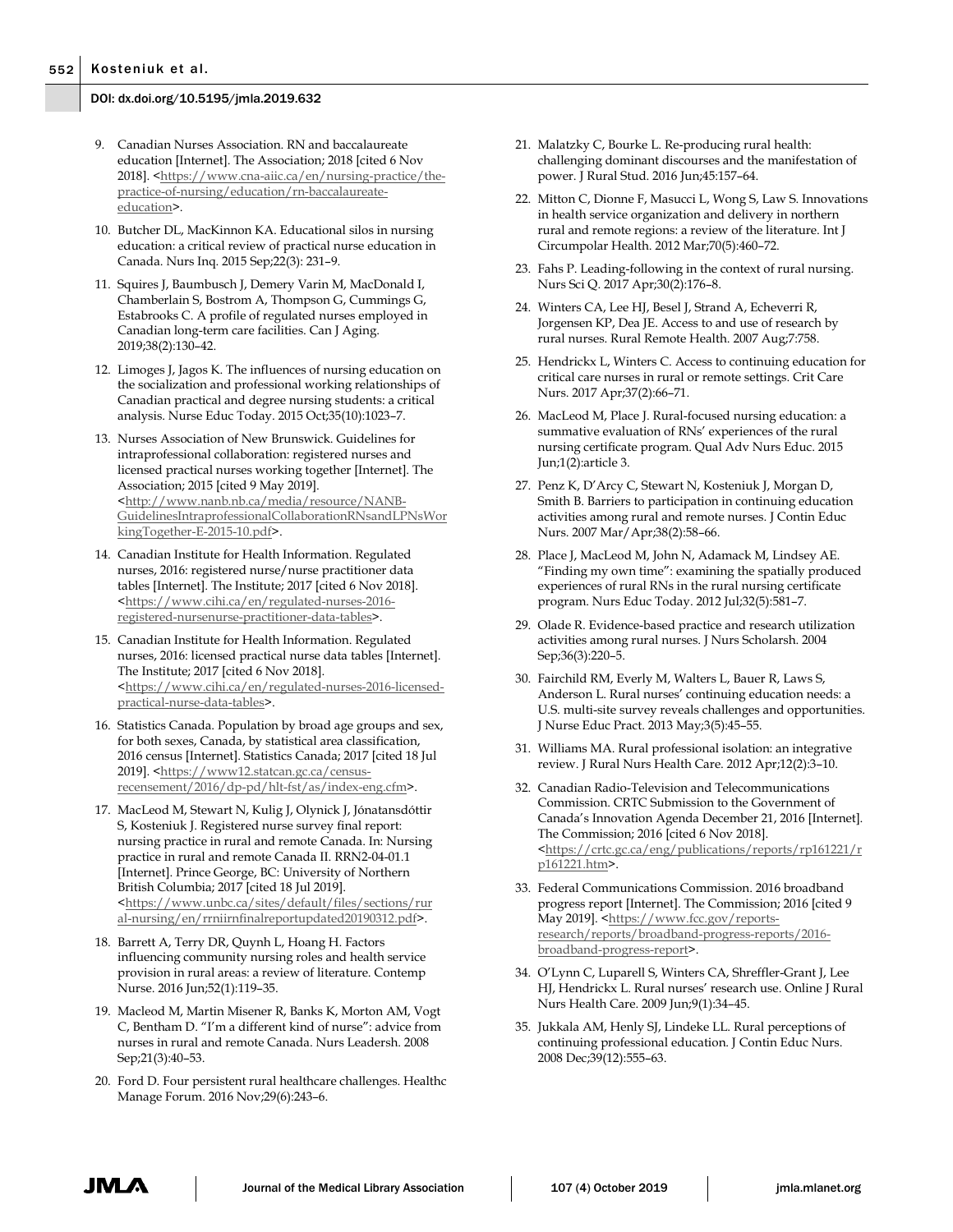- 36. Koessel BD, Winters CA, Lee HJ, Hendrickx L. Rural nurses' attitudes and beliefs toward evidence-based practice. In: Winters C, ed. Rural nursing: concepts, theory, and practice. 4th ed. New York, NY: Springer Publishing; 2013. p. 275–91.
- 37. Carter-Templeton HD, Wu L. Using mobile technologies to access evidence-based resources: a rural health clinic experience. Nurs Clin N Am. 2015 Sep;50(3):596–603.
- 38. Hodge AJ, Miller EL, Dilts Skaggs MK. Nursing selfperceptions of emergency preparedness at a rural hospital. J Emerg Nurs. 2017 Jan;43(1):10–4.
- 39. Mills J, Field J, Cant R. Rural and remote Australian general practice nurses' sources of evidence for knowledge translation: a cross-sectional survey. Int J Evid Based Healthc. 2011 Sep;9:246–51.
- 40. Ortiz J, Bushy A. A focus group study of rural health clinic performance. Fam Community Health. 2011 Apr/Jun;34(2):111–8.
- 41. Koschel A, Cross M, Haines H, Ervin K, Skinner-Louis D, Carbone D. Research and evidence based practice in a rural Victorian cohort. Aust J Adv Nurs. 2013 Dec;30(2):13–9.
- 42. Stewart NJ, D'Arcy C, Pitblado JR, Morgan DG, Forbes D, Remus G, Smith B, Andrews ME, Kosteniuk J, Kulig JC, MacLeod ML. A profile of registered nurses in rural and remote Canada. Can J Nurs Res. 2005 Mar;37(1):122–45.
- 43. MacLeod MLP, Stewart NJ, Kulig JC, Anguish P, Andrews ME, Banner D , Garraway L, Hanlon N, Karunanayake C, Kilpatrick K, Koren I, Kosteniuk J, Martin-Misener R, Mix N, Moffitt P, Olynick J, Penz K, Sluggett L, Van Pelt L, Wilson E, Zimmer L. Nurses who work in rural and remote communities in Canada: a national survey. Hum Resour Health. 2017 May;15(1):34.
- 44. du Plessis V, Beshiri R, Bollman RD, Clemenson H. Definitions of rural. Rural Small Town Can Anal Bull. 2001 Nov;3(3):1–17.
- 45. Dillman DA, Smyth JD, Christian LM. Internet, phone, mail and mixed-mode surveys: the tailored design method. 4th ed. Hoboken, NJ: Wiley & Sons; 2014.
- 46. Marshall AP, West SH, Aitken LM. Preferred information sources for clinical decision making: critical care nurses' perceptions of information accessibility and usefulness. Worldviews Evid Based Nurs. 2011 Dec;8(4):224–5.
- 47. Gilmour JA, Huntington A, Broadbent R, Strong A, Hawkins M. Nurses' use of online health information in medical words. J Adv Nurs. 2012 Jun;68(6):1349–58.
- 48. O'Leary DF, Mhaolrúnaigh SN. Information-seeking behaviour of nurses: where is information sought and what processes are followed? J Adv Nurs. 2012 Feb;58(2):379–90.
- 49. Schaufeli WB, Bakker AB, Salanova M. The measurement of work engagement with a short questionnaire: a crossnational study. Educ Psychol Meas. 2006 Aug;66(4):701–16.
- 50. Meyer JP, Allen NJ, Smith CA. Commitment to organizations and occupations: extension and test of a three-component conceptualization. J Appl Psychol. 1993 Aug;78(4):538–51.
- 51. Penz K, Kosteniuk J, Stewart N, MacLeod M, Kulig J, Karunanayake C, Kilpatrick K. Development and psychometric evaluation of the Job Demands in Nursing (JDIN) scale and Job Resources in Nursing (JRIN) scale: results from a national study. Nurs Open. 2018 Nov;6(2):348–366.
- 52. Carter L, Hanna M, Warry W. Perceptions of the impact of online learning as a distance-based learning model on the professional practices of working nurses in northern Ontario. Can J Learn Technol. 2016 Summer;42(3):1–15.
- 53. Rohatinsky NK, Jahner S. Supporting nurses' transition to rural healthcare environments through mentorship. Rural Remote Health. 2016 Jan–Mar;16(1):3637.
- 54. Wadson K, Phillips LA. Information literacy skills and training of licensed practical nurses in Alberta, Canada: results of a survey. Health Inf Libr J. 2018 Jun;35(2):141–59.
- 55. Andrews ME, Stewart NJ, Pitblado JR, Morgan DG, Forbes D, D'Arcy C. Registered nurses working alone in rural and remote Canada. Can J Nurs Res. 2005 Mar;37(1):14–33.
- 56. Hunsberger M, Baumann A, Blythe J, Crea M. Sustaining the rural workforce: nursing perspectives on worklife challenges. J Rural Health. 2009 Dec;25(1):17–25.
- 57. Sadoughi F, Azadi T, Azadi T. Barriers to using electronic evidence based literature in nursing practice: a systematised review. Health Inf Libr J. 2017 Sep;34(3):187– 99.
- 58. Stolee P, Esbaugh J, Aylward S, Cathers T, Harvey D, Hillier LM, Keat N, Feightner JW. Factors associated with the effectiveness of continuing education in long-term care. Gerontologist. 2005 Jun;45(3):399–405.
- 59. MacLeod M, Stewart N, Kulig J, Olynick J, Kosteniuk J, Jonatansdottir S. Licensed/registered practical nurse national survey report: nursing practice in rural and remote Canada. In: Nursing practice in rural and remote Canada II. RRN2-04-02 [Internet]. Prince George, BC: University of Northern British Columbia; 2017 [cited 17 Jul 2019]. <https://www.unbc.ca/sites/default/files/sections/ruralnursing/en/rrniilpnfinalreportupdated20190131.pdf>.
- 60. Althubaiti A. Information bias in health research: definition, pitfalls, and adjustment methods. J Multidiscip Healthc. 2016 May 4;9:211–7.



# SUPPLEMENTAL FILE

Appendix: Survey information and education sources questions